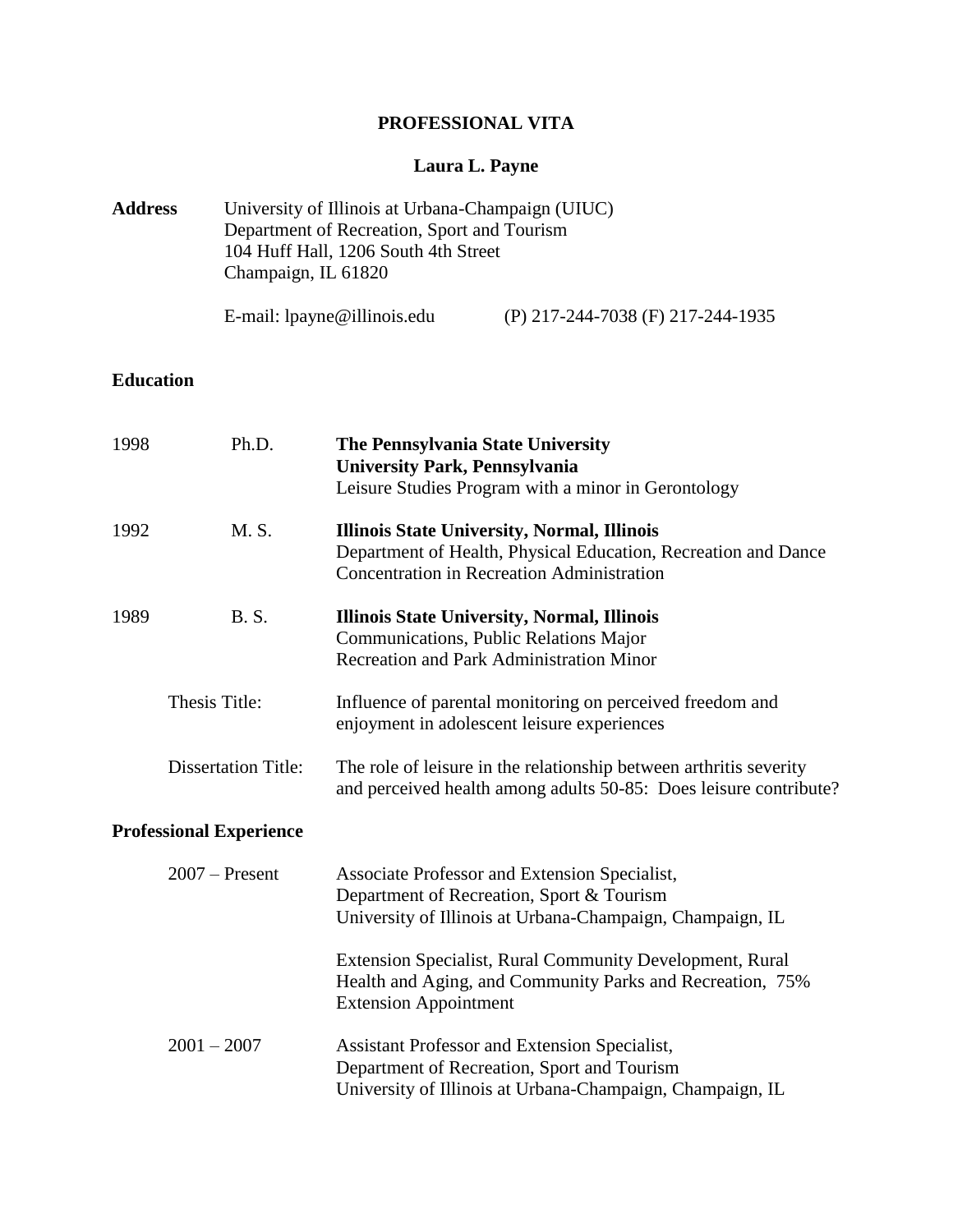| August, 1998 -<br>June, 2001       | Assistant Professor, School of Exercise, Leisure & Sport<br>Kent State University, Kent, Ohio                                                                                                                                                                                              |
|------------------------------------|--------------------------------------------------------------------------------------------------------------------------------------------------------------------------------------------------------------------------------------------------------------------------------------------|
| 1995-1998                          | <b>Research/Teaching Assistant, Leisure Studies Program,</b><br><b>School of Hotel, Restaurant &amp; Recreation Management</b><br>The Pennsylvania State University, University Park, Pennsylvania                                                                                         |
| 1992-1995                          | Administrative Coordinator, Smith, Bucklin & Associates, Inc.<br>Chicago, Illinois                                                                                                                                                                                                         |
|                                    | Managed membership services, volunteer resources and regional<br>user group alliance programs. Coordinated annual budget process<br>with staff and board members. Managed the registration process,<br>exhibitor program, and sponsorship program for semi-annual<br>national conferences. |
| 1990-1992                          | <b>Graduate Assistant, Department of Health, Physical</b><br><b>Education, Recreation and Dance (HPERD)</b><br>Illinois State University, Normal, Illinois                                                                                                                                 |
| 1990-1992<br>(seasonal, part-time) | <b>Public Relations Intern/Assistant</b><br>Illinois Park and Recreation Association (IPRA)<br>Winfield, Illinois                                                                                                                                                                          |
| 1988-1992<br>(seasonal position)   | <b>Facility Manager, Mt. Prospect Park District's</b><br><b>Big Surf Wave Pool</b><br>Mt. Prospect, Illinois                                                                                                                                                                               |
| 1990 (spring)                      | <b>Activities Coordinator, Sundial Beach and Tennis Resort</b><br>Sanibel Island, Florida                                                                                                                                                                                                  |

#### **Research and/or Scholarly Publications**

Books/Book Chapters

*Leisure, Health and Wellness: Making the connections* (2010). Payne, L.L., Godbey, G., & Ainsworth, B. (eds.). Venture Publishing: State College, PA.

Orsega-Smith, E. & Payne, L. L. (2010). *Relations between leisure, health and wellness*. In Leisure, health and wellness: Making the connections. Venture Publishing: State College, PA.

Payne, L. & Barnett, L.A. (2005). *Leisure and recreation across the lifespan*. In Introduction to Leisure and Recreation. Human Kinetics: Champaign, IL.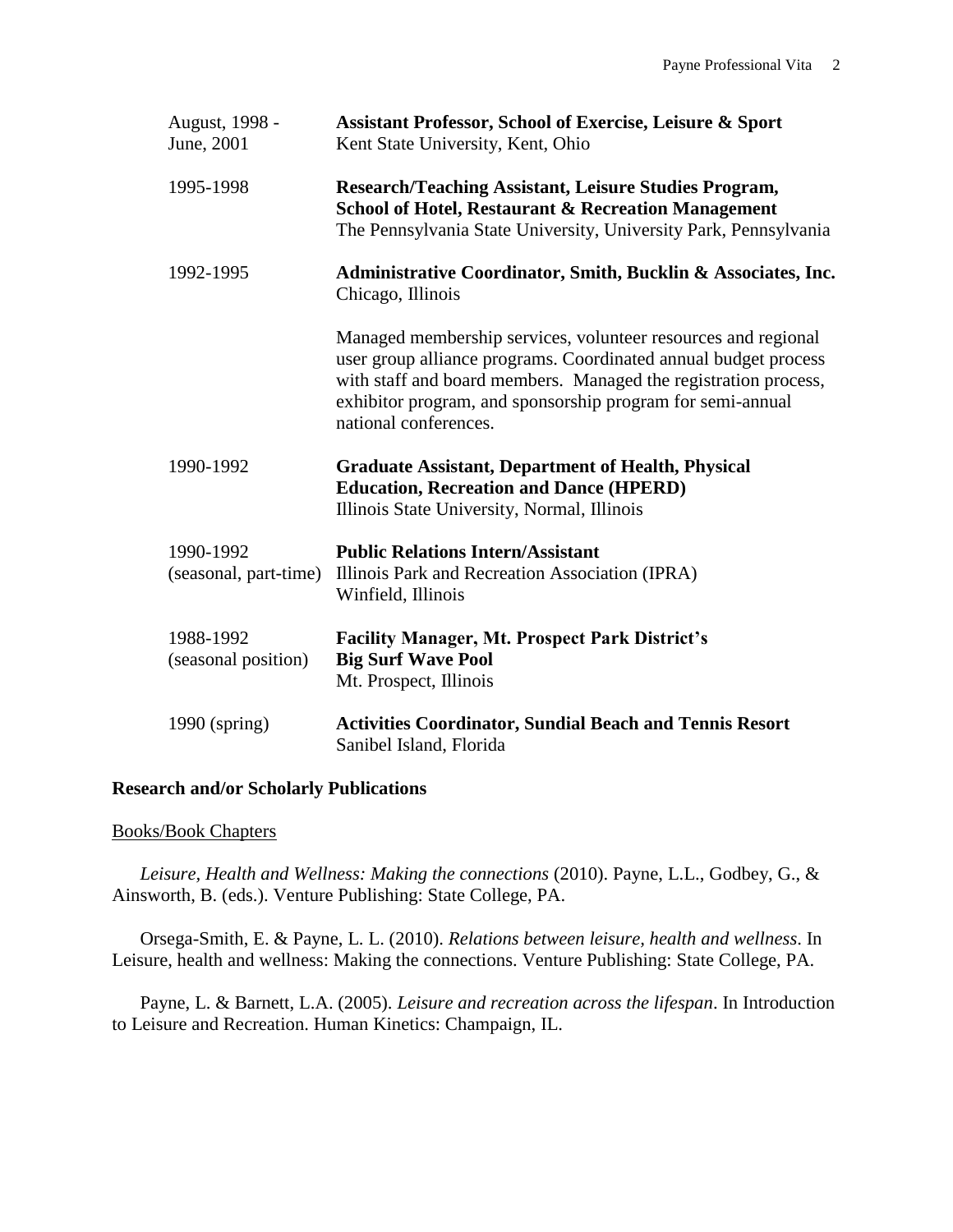Katzenmeyer, C., Payne, L., & Orsega-Smith, E. (2003). *Active Options Resource Guide: Improving the health of older adults*. National Recreation and Park Association: Ashburn, VA.

Articles published in refereed journals

Lee, C. S., & Payne, L. L. (in press). An exploration of the relationship between different types of serious leisure and successful aging. *Activities, Adaptation and Aging*.

Liechty, T., Mowen, A. J., Payne, L. L., Henderson, K. A., Bocarro, J. N., Bruton, C. & Godbey, G. C. (in press). We can't be all things to all people but…together we can get a lot accomplished": Public park and recreation managers' experiences with health partnerships. *Journal of Park and Recreation Administration*.

Payne, L. L. & Zabriskie, R. (2014). Understanding the role of leisure in life transitions. *Journal of Park and Recreation Administration, 32*(1), 1-6.

Headley, C., & Payne, L. L. (2014). Examination of a fall prevention program on leisure and leisure-based fear of falling of older adults. *International Journal of Disability and Human Development, 13(1), 149-154*.

Pori, M., Payne, L.L., Schmalz, D.L., Pori, P., Skof, B. & Leskosek, B. (2013). Correlation between sport participation and satisfaction with life among Slovenian participants of the Ljubljana marathon, *Kinesiologia Slovenica, (19)*2, 36–43.

Headley, C., Payne, L. L., & Keller, M. J. (2013). N'Balance: A community-based fall prevention intervention with older adults: Lessons learned. *Activities, Adaptation and Aging, 37*, 47-62.

Payne, L. L., Zimmerman, J. A., & Mowen, A. J. (2013). Health partnerships in community parks and recreation: Does community size matter? *Preventing Chronic Disease, 10, DOI: http://dx.doi.org/10.5888/pcd10.120238*.

Janke, M. C., Jones, J. J., Payne, L. L. & Son, J. S. (2012). Living with Arthritis: Using Self-Management of Valued Activities to Promote Health. *Qualitative Health Research*, 22(3), 360- 372.

Janke, M. C., Carpenter, G., Payne, L. L., & Stockard, J. (2011). The role of life events on perceptions of leisure during adulthood: A longitudinal analysis. *Leisure Sciences*, *33*(1), 52-69.

Payne, L. L. & Heavenrich, C. (2010). Stop aging and start living: The theory and practice of positive aging. *International Journal of Disability and Human Development*, 10 (2), 97-102.

Janke, M. C., Son, J. S., & Payne, L. L. (2009). Self-regulation and adaptation of leisure among adults with arthritis. *Activities, Adaptation & Aging, 33*(2), 65-80.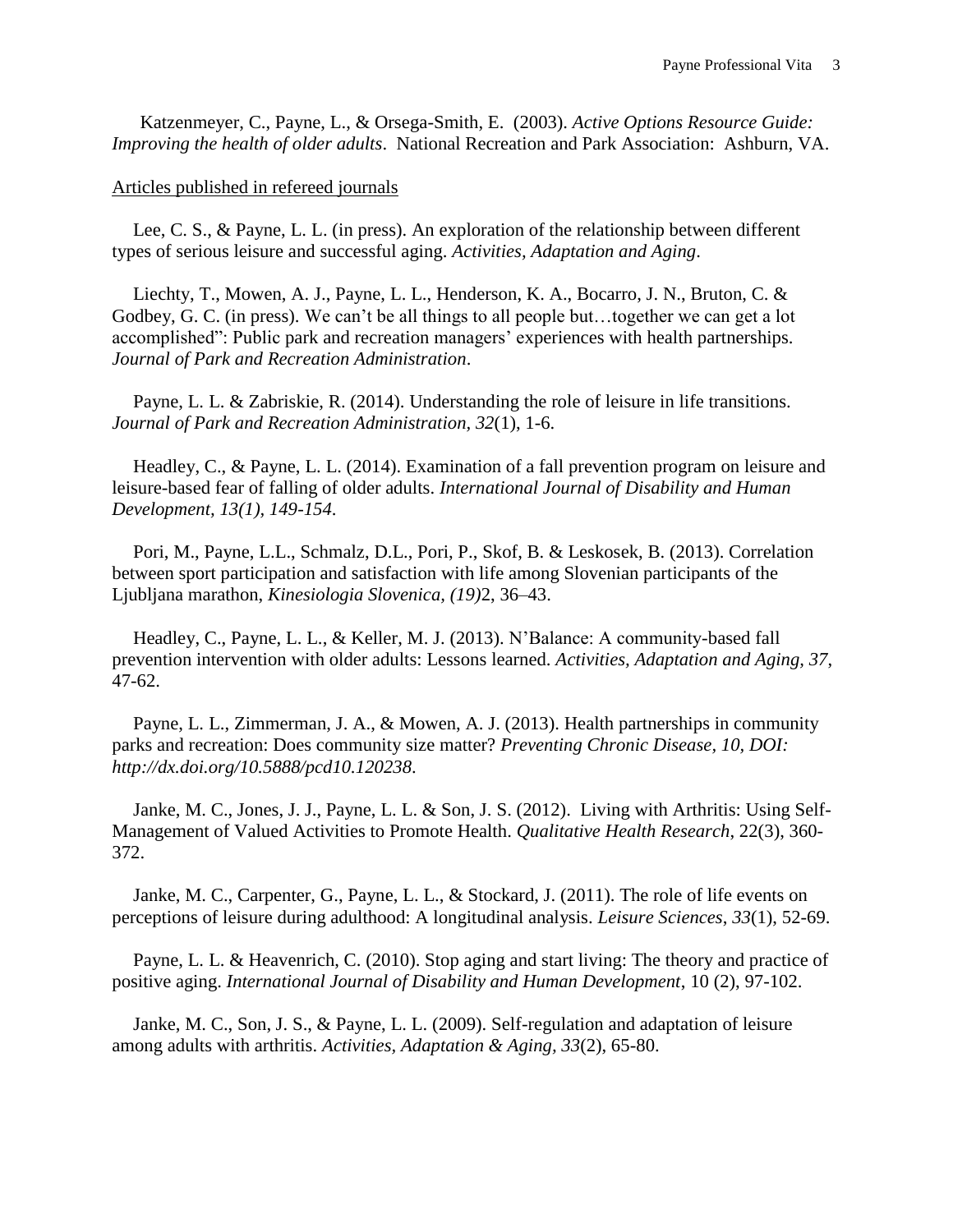Mowen, A., Payne, L. L., Orsega-Smith, E., & Godbey, G. (2009). Assessing the health partnership practices of park and recreation agencies: Findings and implications from a national study. *Journal of Park and Recreation Administration, 27*(3), 116-131.

Son, J. S., Kerstetter, D. L., Mowen, A. J., & Payne, L. L. (2009). Global self-regulation and outcome expectations: Interactive influences on constraint self-regulation and leisure-time physical activity. *Journal of Aging and Physical Activity, 17(3),* 307-326.

Janke, M.C., Payne, L.L., & Van Puymbroeck, M. (2008). The role of informal and formal leisure activities in the disablement process. *International Journal of Aging and Human Development, 67*(3), 231-257.

Payne, L., & Schaumleffel, N. (2008). The relationship between attitudes toward public park and recreation services and community satisfaction among rural residents. To be submitted to *Journal of Park and Recreation Administration 26*(3) 116-135.

VanPuymbroeck, A. M., Payne, L., & Hsieh, P.C. (2007). A Phase I Feasibility Study of Yoga on the Physical Health and Coping of Informal Caregivers. *Evidence-based Complementary and Alternative Medicine, 4*(4) 519-529.

Mowen, A., Orsega-Smith, E., Payne, L., Ainsworth, B. & Godbey, G. (2007). The role of park proximity and social support in shaping park use, physical activity and health among older adults. *Journal of Physical Activity and Health*, 4, 167-179.

Orsega-Smith, E., Payne, L., Mowen, A., Ho, C., & Godbey, G. (2007). The role of social support and self-efficacy in shaping leisure time physical activity of older adults. *Journal of Leisure Research*. *39*(4), 705-727.

Sasidharan, V., Payne, L., Orsega-Smith, E., & Godbey, G. C. (2006). Older adults' physical activity participation and perceptions of well-being: Examining the role of social support for leisure. *Managing Leisure, 11*(3), 164-185.

Payne, L., Mowen, A., & Montoro-Rodriguez, J. (2006). The role of leisure in the relationship between arthritis severity and perceived health. *Journal of Leisure Research, 38(1),* 20-45*.*

Payne, L., Orsega-Smith, E., Godbey, G. & Roy, M. (2005). The relationship between personal health and park use among adults 50 and over: Results of an exploratory study. *Journal of Park and Recreation Administration, 23*(2), 1-20.

Godbey, G., Caldwell, L., Floyd, M., & Payne, L. (2005). Implications from Leisure Studies and Recreation and Park Management Research for Active Living. *American Journal of Preventive Medicine*, 28, 2S2, 150-158.

Mowen, A., Payne, L., & Scott, D. (2005). Change and Stability in Leisure Constraints Revisited: A 10-Year Comparison of Perceived Park Use Constraints and Desired Constraint Reduction Strategies. *Leisure Sciences, 27*(2), 191-204.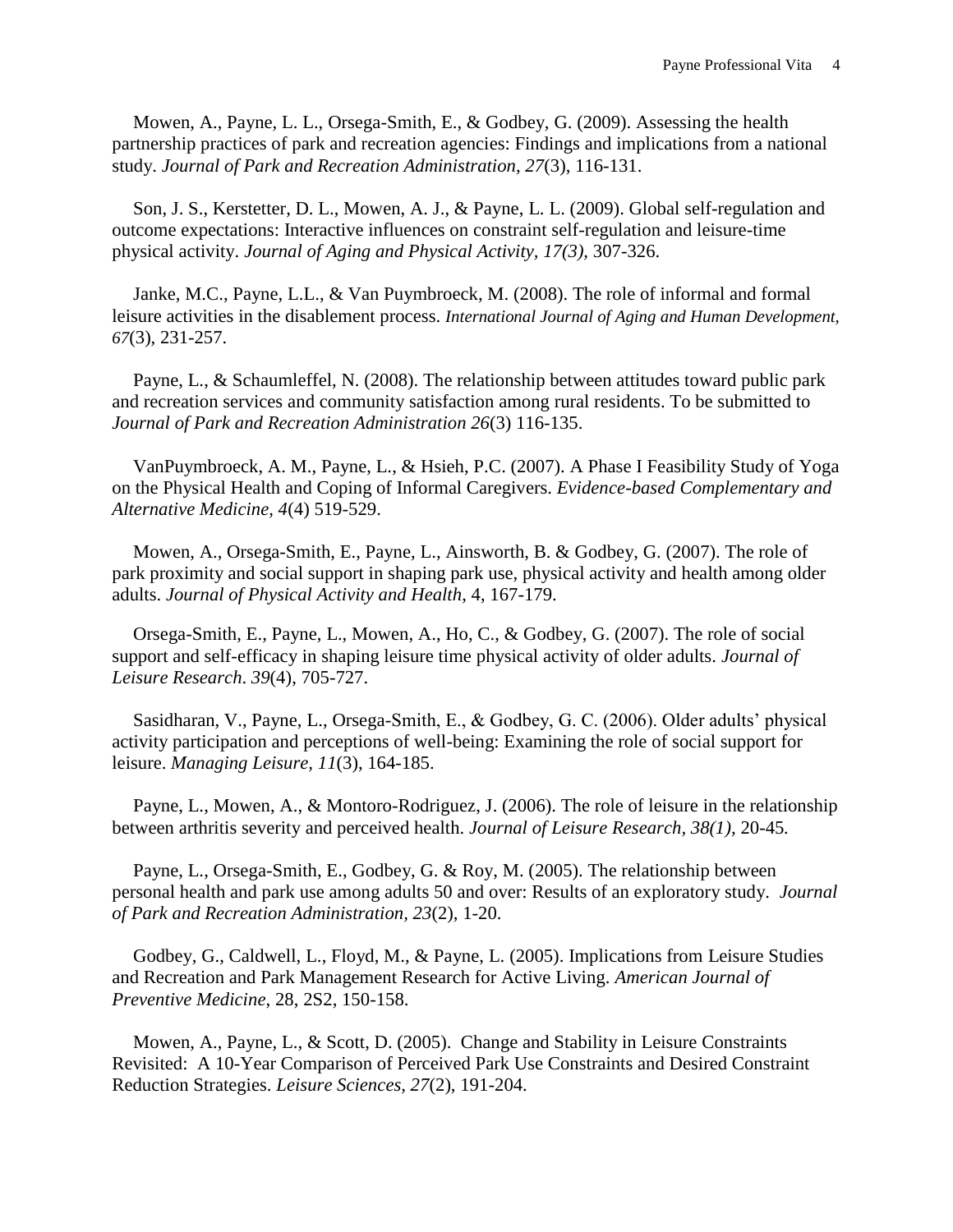Orsega-Smith, E., Mowen, A., Payne, L., & Godbey, G (2004). The Interaction of Stress and Park Use on Psycho-physiological Health in Older Adults. *Journal of Leisure Research, 36*(2), 232-256.

Orsega-Smith, E., Payne, L., & Godbey, G. (2003). Outcomes associated with participation in a community parks and recreation based wellness program for older adults*. Journal of Aging and Physical Activity, 11*(4) *516-531*.

Payne, L. (2002). Progress and challenges in repositioning leisure as a core component of health. *Journal of Park and Recreation Administration*, *20(4)* 1-11.

Payne, L., Mowen, A., & Orsega-Smith, E. (2001). The relationship between race, residence, and age on attitudes toward park use and park behaviors*. Leisure Sciences, 24(1) 181-198.* 

Caldwell, L., Darling, N., Payne, L., & Dowdy, B. (1999). Comparison of psychological and social control causes of boredom among adolescents. *Journal of Leisure Research, 31*(2), pp. 103-121.

### **Grant and Contract Proposals Awarded (Total: \$1,187,368)**

Payne, L., Farner, S., Huhman, M., McCaffrey, J., Quick, B., Reif, J., & Williams, C. (2013). *Illinois Health Care Reform Initiative*. University of Illinois Campus Extension Program. August 2013 to December 2015, \$213,143.

Payne, L., Harvey, S., & Janke, M. (2010). *Statewide dissemination and evaluation of the Chronic Disease Self-Management Program* (total budget is \$1.0 million over two years; \$50,000 sub-contracted to UIUC). Administration on Aging (Illinois Department of Public Health and Illinois Department on Aging co-PI's).

Sweedler, K., Griswald, A., Camp, S., & Payne, L. (2010). *Transitioning to retirement.*  University of Illinois Extension Holistic Family Wellness Seed Grant. February 2010 – February 2011, \$12,000.

Payne, L. L. (2008*). Impact and Dissemination Evaluation of the Illinois Chronic Disease Self- Management Progra*m (total budget is \$197,117 over two years; \$40,000 sub-contracted to UIUC). Retirement Research Foundation (PI-Tom Prohaska, UIC).

Payne, L., Janke, M. (Co-PIs), & Son, J., Harvey, I. S. (Investigators). *Take Charge of Your Health: Live Well, Be Well: A Holistic Chronic Disease Self- Management Program*. University of Illinois at Urbana-Champaign Extension (Flagship program – July 2007 to September 2010), \$324,020.

Janke, M. C. (PI), Payne, L. L. & Son, J. S. (Co-PIs). *Self-regulation and adaptation of leisure among older individuals with arthritis*. University of Illinois at Urbana-Champaign Research Board (August 2007 to May 2009), \$6,910.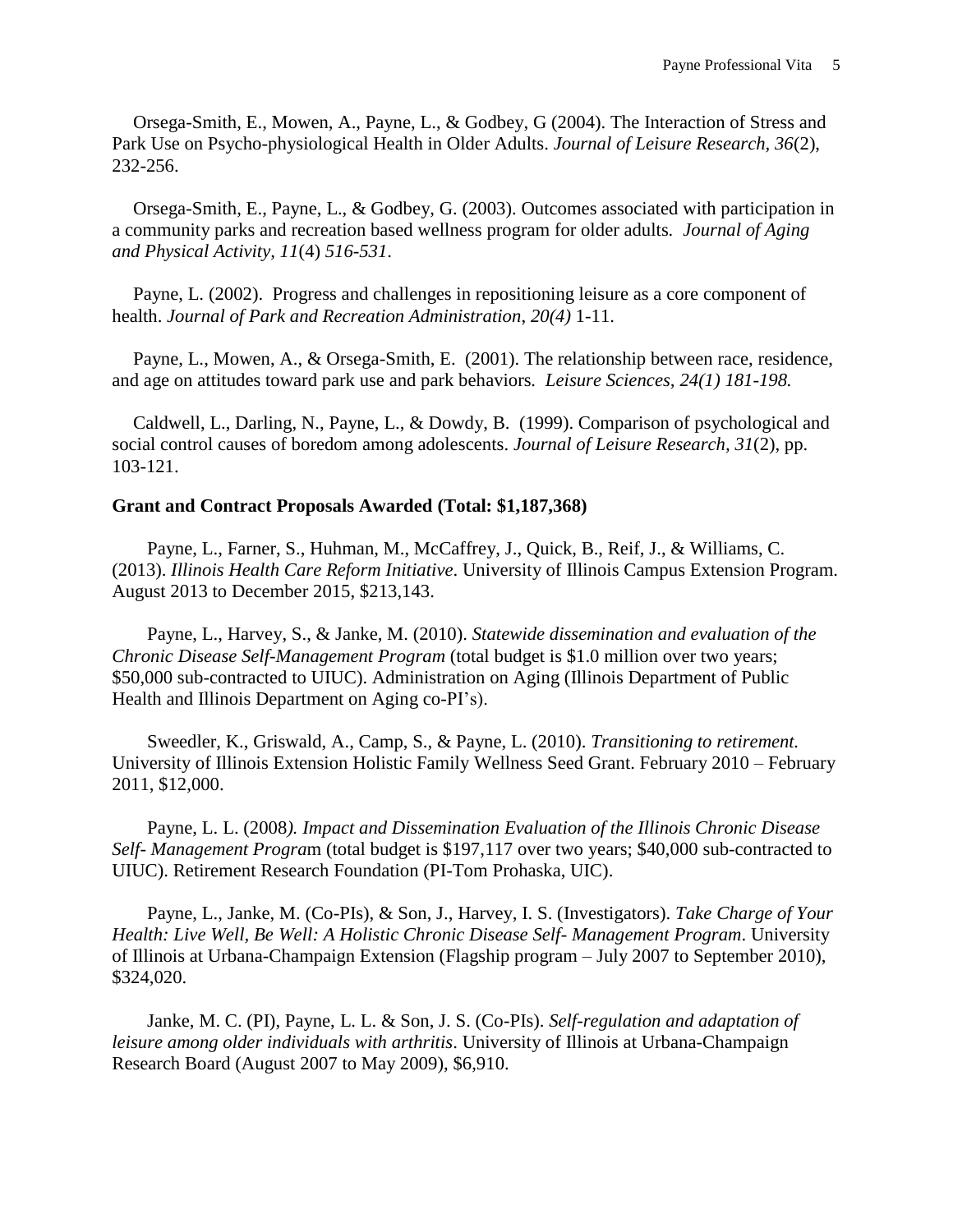Stine-Morrow, E. (PI), & Parks, D., Kramer, A., Morrow, D. (Investigators), & Janke, M., & Payne, L. (Collaborators). *The Senior Odyssey: A test of the engagement hypothesis of cognitive aging*. National Institutes of Health (R01 – July 2007 to June 2012), \$3,504,410.

Son, J., Harvey, S., Shinew, K., & Payne, L. (2007). *Leisure-based self- care practices and health of African American and Whites in Centralia*, Illinois. Submitted to the Campus Research Board. \$14,630 requested and funded.

Mowen, A., Godbey, G., Payne, L., & Orsega-Smith, E. (2005). *Partnerships between Park and Recreation Agencies and Health Organizations*. Submitted to the National Recreation Foundation. \$75,000 requested and funded.

Van Puymbroeck, A. M., Warkins, J. & Payne, L. (2004). *The influence of meditation and walking on the quality of life for stroke caregivers*. Submitted to Pampered Chef Family Resiliency Program. \$16,000 requested and funded.

Van Puymbroeck, A. M., & Payne, L. (2004). *The influence of yoga on the quality of life for stroke caregivers*. Mary Jane Neer Grant Competition. \$15,000 requested and \$13,000 received.

Godbey, G., Payne, L. (Co-PI's) & Orsega-Smith, E. (2003). *Use of Local Government Park and Recreation Services and its Relation to Health.* Robert Wood Johnson Foundation. April 15, 2002 to April 15, 2004; \$321,000; \$140,000 subcontracted to the University of Illinois.

Payne, L. & Alexandris, K. (2002). *Healthy Rural Communities Project*. State of Illinois Attorney General's Office Vitamin Anti-Trust Settlement. Principal Investigator. August 2002 to December 2005; \$333,958.

Payne, L. (2002). *Illinois Rural Recreation Development Project*. State of Illinois Department of Human Services, Division of Community Health and Prevention. July, 2002 to June, 2003; \$168,000.

Payne, L. (2002). *Illinois Rural Recreation Development Project*. Children, Youth, Families and Risk Project (CYFAR is administered through University of Illinois Extension); May 1 to June 30, 2002; \$15,600.

Payne, L., Rodway, Glickman, E., & Grega, D. (2001). *The thermal, metabolic, cardiovascular, perceptual and psychological responses that occur during acclimation on a ranger squad while performing operations at altitude in Denali National Park*. Kent State University Research Board. Principal Investigator, May to August 2001; \$3,000 awarded.

Payne, L., & Orsega-Smith, E. (2000). *Instructional Guide for Developing and Implementing Community-Based Wellness Programs for Older Adults*. National Recreation and Park Association. \$5,000 awarded.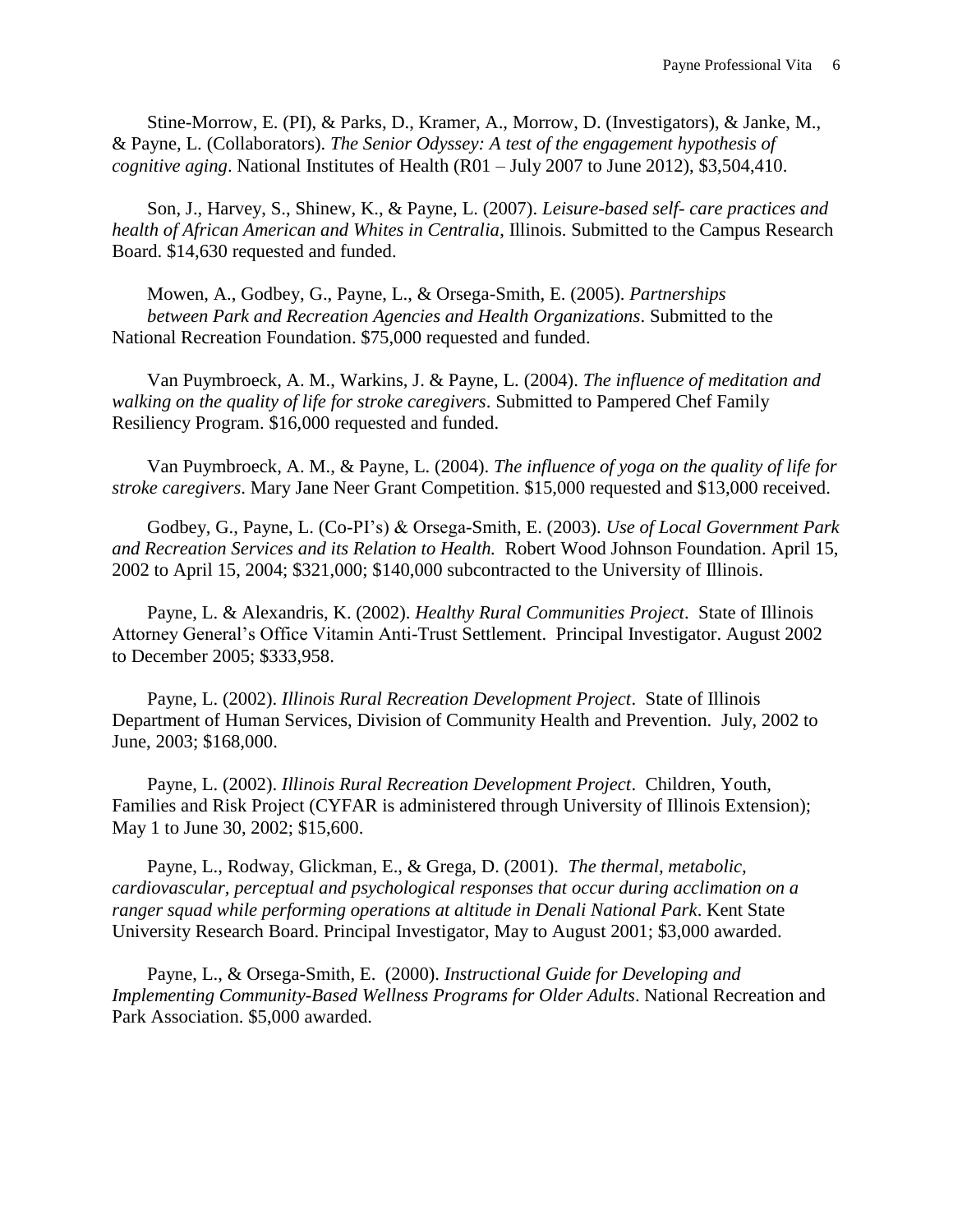Payne, L., Mathieu, M., Jarrett, T., Mitrovic, M., & Pernetti, L. (1999*). Developing learning communities through the integration of challenge programs into the freshman orientation course*. Provosts Special Initiative Grants, Kent State University. \$8,250 requested and funded.

Payne, L., Smith, E., & Godbey, G. (1999). *Phase II of NRPA/Foothills: Developing a model community based wellness program*. National Recreation Foundation. Co-Principal Investigator. \$20,000 requested and funded.

Payne, L., Smith, E., & Godbey, G. (1998). *Phase I of NRPA/Foothills: Evaluation of the Active Options Senior Wellness Program*. National Recreation Foundation. Co-principal Investigator. \$40,000 funded through Penn State; \$10,000 subcontract directly to Kent State University.

#### **Selected articles published in juried journals**

Broughton, K. , Scheunemann, J., Lee, C., & Payne, L. (2013, June). Combating staff burnout. *Parks and Recreation, 48*(6), 12-15.

Payne, L. L. (2012, January/February). Collaborating toward a common goal: Partnership practices and effectiveness in Illinois. *Illinois Parks and Recreation, 42*(7), 19-22.

Broughton, K. & Payne, L. L. (2011, September/October). Who are the baby boomers and what are their recreation values and preferences? *Illinois Parks and Recreation, 42*(5), 46-48.

Schaumleffel, N. & Payne, L. L. (2010, May). Rural recreation and park development: Trends, issues and strategies for success, *Parks and Recreation, 45*(5), 33-37.

Payne, L. L., Mowen, A., Orsega-Smith, E., & Godbey, G. (2008, September). Working toward a common goal: NRPA's national study finds that park and recreation partnerships are vital to community health and well-being. *Parks and Recreation, 43*(9), 102-109.

Stafford Son, J., Mowen, A., & Payne, L. (2007, March/April). Viewpoints on recreation: Opportunities and challenges for community recreation. *The Journal on Active Aging, 6*(2), p.77.

Payne, L. (2005, October). The role of recreation and parks in promoting active lifestyles in later life: Many questions, some direction. *George Butler Lecture of the Leisure Research Symposium. Taking steps toward Transdisciplinary research: How public health priorities could influence leisure research on community-level approaches to promoting healthy, active lifestyles.* State College, PA: Venture Publishing, Inc.

Ho, C., Payne, L., Orsega-Smith, E., & Godbey, G. (2003, April). The role of public parks and recreation in promoting health. *Parks and Recreation,* 41-45.

Smith, E., Payne, L., Spangler, K., & Godbey, G. (2000, October). Community recreation and parks: Promoting health in older adults. *Parks and Recreation,* 53-57.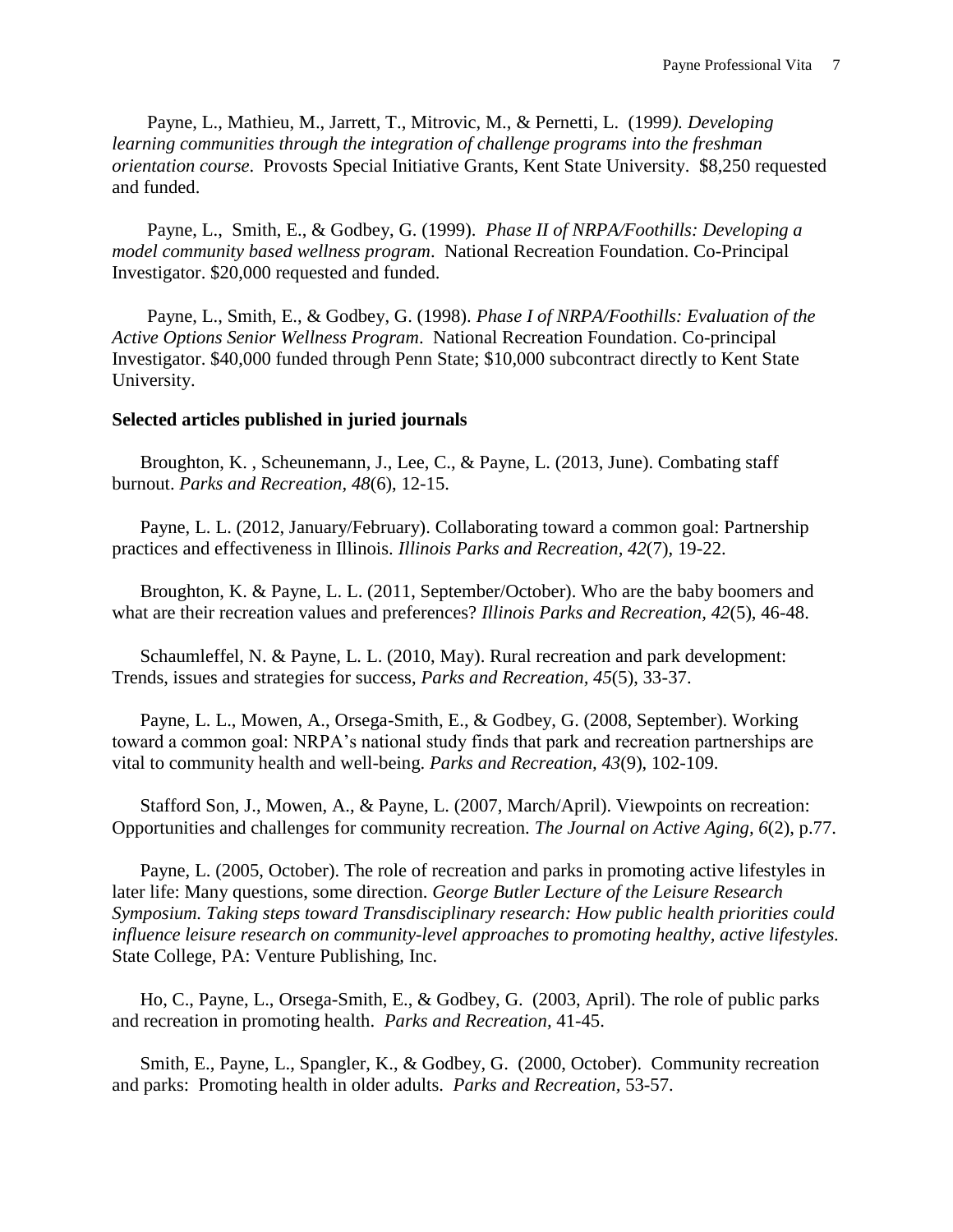Payne, L., Smith, E., Godbey, G., & Spangler, K. (1999, October). The Role of Local Recreation and Park Services in Health Promotion and Health Maintenance in Later Life. *Parks and Recreation*, 72-77.

Payne, L., Smith, E., Godbey, G., & Roy, M. (1998, October). Local parks and the health of older adults: The results of an exploratory study. *Parks and Recreation*, 64-69.

Payne, L., Shaw, T., Anderson, M., Bratt, B., & Caldwell, L. (1998). An exploration of the critical variables related to mood states. *Proceedings of The Northeastern Recreation Research Symposium*, Bolton Landing, New York.

### **Articles published in monographs**

Payne, L. L. (2011). *Resource guide for community survey projects*. Office of Recreation and Park Resources, University of Illinois Urbana-Champaign.

Payne, L. (1999). The importance of leisure among the Oldest Old. In S. Berg & S. Zarit (Ed.), *The Oldest Old.* Jonkoping, Sweden: Institute of Gerontology.

#### Selected research reports to sponsors

Payne, L. L., Janke, M.C., Harvey, S., & Coyle, H. (2009). *Take Charge of Your Health: Live Well Be Well annual report*. University of Illinois Extension.

Payne, L. L., & Janke, M. C. (2008). *Take Charge of Your Health: Live Well Be Well annual report*. University of Illinois Extension.

Payne, L. L. (2007). *Annual progress report for the healthy rural communities project*. Illinois Attorney General's Office.

Payne, L. L. (2006). *Annual progress report for the healthy rural communities project*. Illinois Attorney General's Office.

Payne, L. L. (2005). *Annual progress report for the healthy rural communities project*. Illinois Attorney General's Office.

Payne, L. L. (2004). *Annual progress report for the healthy rural communities project*. Illinois Attorney General's Office.

Godbey, G., Payne, L., & Orsega-Smith, E. (2004). *Final report to the Robert Wood Johnson Foundation for the project titled: Use of local government parks and recreation and its relation to health.* Robert Wood Johnson Foundation, Princeton, NJ.

Payne, L. L. (2003). *Annual progress report for the healthy rural communities project*. Illinois Attorney General's Office.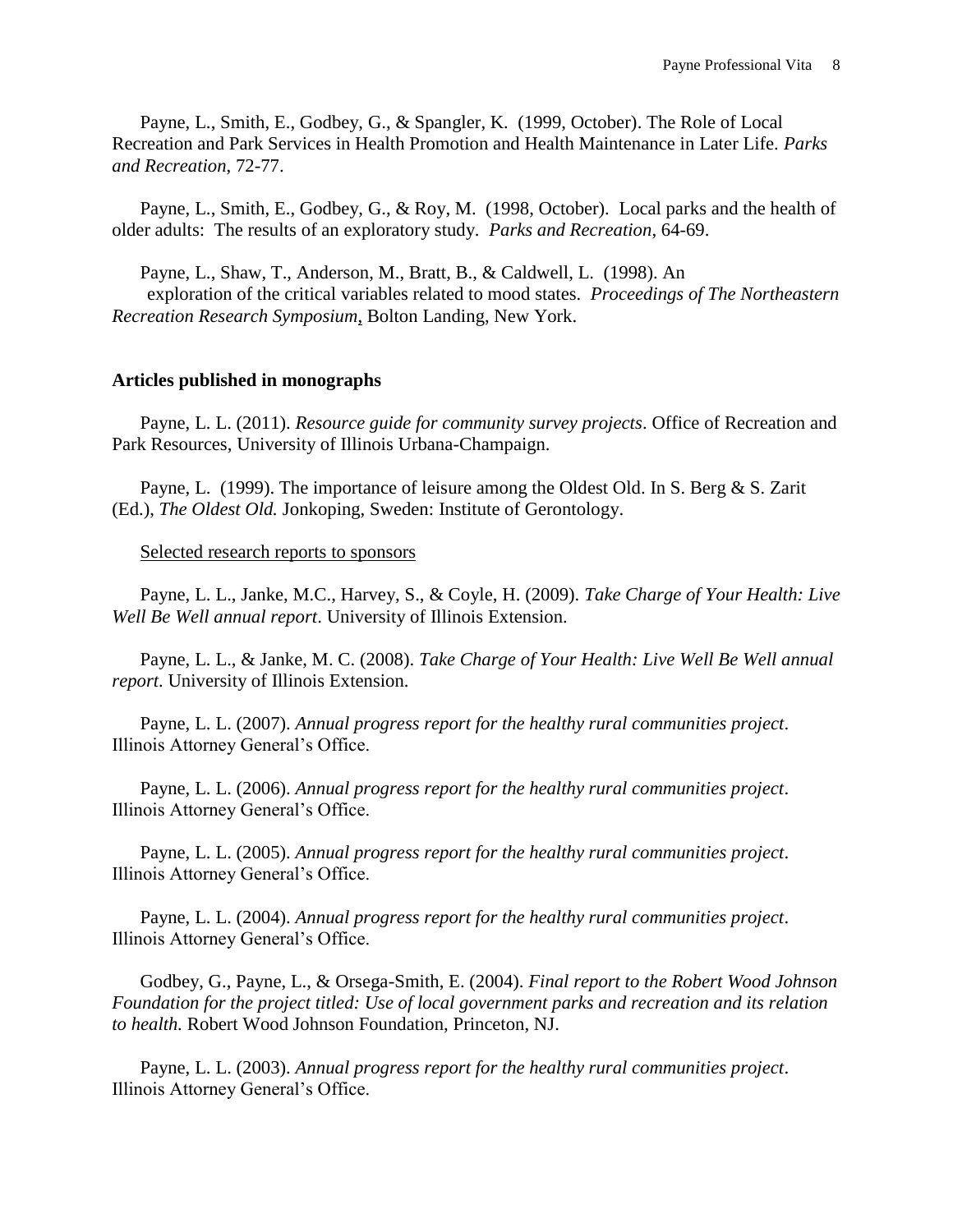Carlson, R., & Payne, L. (2003). *Community recreation needs and preferences of Morris, Illinois residents*.

Payne, L. (2003). *Summary Results from the Youth Summer Daze Recreation Program Evaluation*, University of Illinois Extension.

Godbey, G., Payne, L., & Orsega-Smith, E. (2002). *Increasing physical activity among older adults: Testimony to a U.S. Congressional briefing.* Sponsored by the National Coalition for the Promotion of Physical Activity (NCPPA), Washington, DC.

Payne, L. & Powers, A. (2002). *Outlook for community recreation and parks for the city of Clinton, Illinois*. University of Illinois Extension.

Orsega-Smith, E., Payne, L., & Godbey, G. (2000). *Effects of Active Options (AO) Participation on health: A summary of findings*. Kent State University.

Payne, L., Orsega-Smith, E., & Godbey, G. (1999). *Program evaluation report for Foothill's Park and Recreation District's Active Options (AO) Program: A summary of findings*. Kent State University.

Godbey, G., Roy, M., Payne, L., & Smith, E. (1998). *Health and Park Use: Final report of findings*. National Recreation and Park Association Board of Trustees. Ashburn, VA.

Payne, L., Smith, E., Godbey, G., & Roy, M. (1998). *Golden Age Centers of Greater Cleveland client health and park use profile*, Cleveland, OH.

Godbey, G., Payne, L., Roy, M., & Smith, E. (1997). Status report on Health and Park Use Study for NRPA Board of Trustees.

Payne, L., & Anderson, M. (1996). *Evaluation of the 1996 Pennsylvania YMCA State Championships (swimming)*, State College, PA.

### **Selected Papers Presented at Technical and Professional Meetings**

#### Refereed presentations

Payne, L. L. (2014). Evidence based health and wellness programming: iLearn program. *Illinois Parks and Recreation State Conference*, January 23-25, Chicago, IL.

Payne, L. L., Ryan, P., & Belza, B. (2014). Planning strategies to increase physical activity among people with arthritis. *Aging in America Conference of the American Society on Aging*, March 11-15, San Diego, CA.

Broughton, K. & Payne, L. (2013). Exploring older men's social lives and well-being within a coffee group. *National Recreation and Park Association Leisure Research Symposium,*  October 8-11, Houston, TX*.*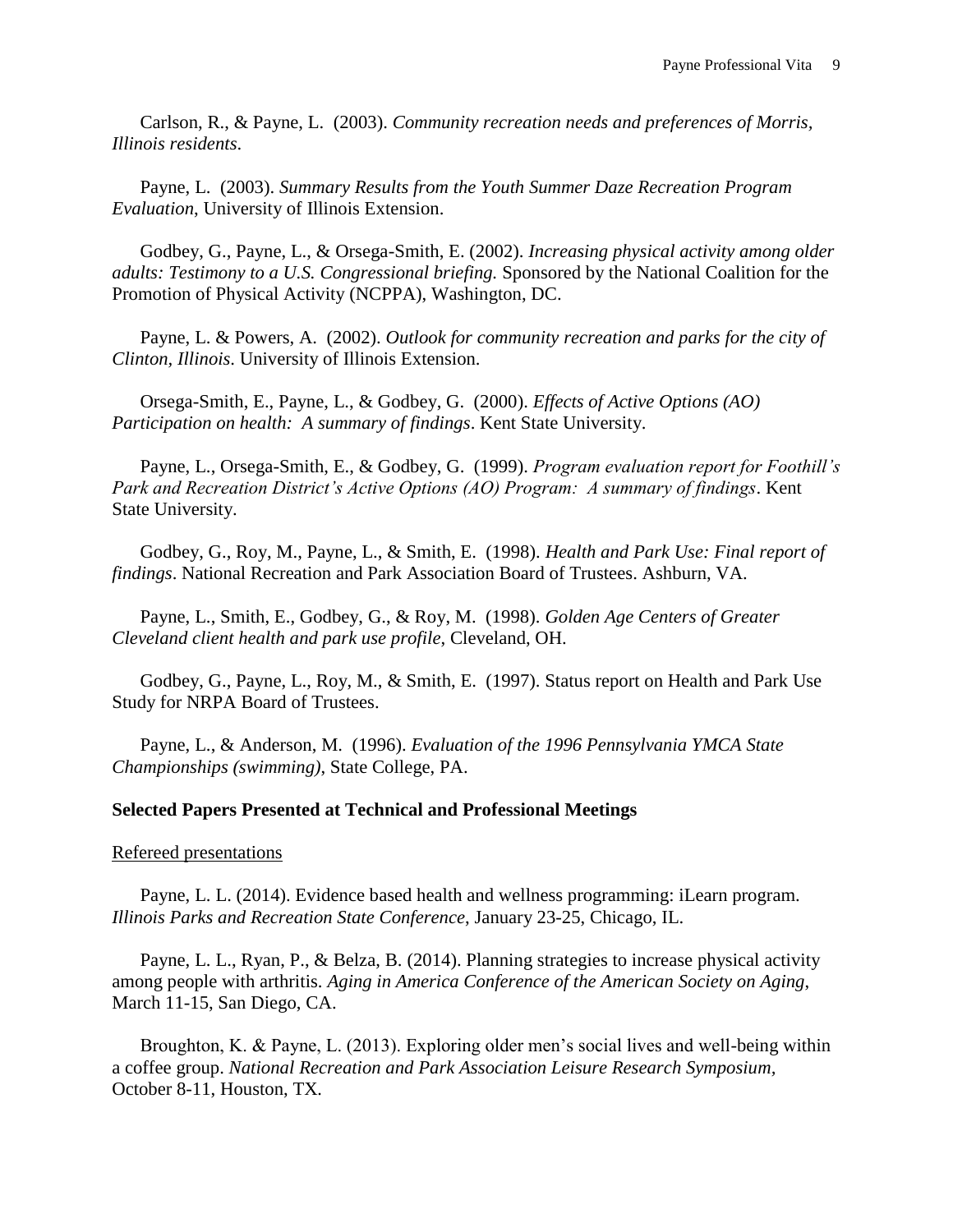Broughton, K. & Payne, L. (2013). Exploring older men's health and well-being in the context of a coffee group. *Annual Symposium for the Center for Health, Aging and Disability*. March 28, Champaign, IL.

Waterman, M. & Payne, L. L. (2013). Environment and policy strategies to increase physical activity among people with arthritis. *Active Living Research Conference*, February 22-24, San Diego, CA

Payne, L. L., Orsega-Smith, E., & Godbey, G. C. (2012). Exploring the relationship between leisure style and health among adults 50 and over. World Leisure Congress, September 29- October 3, Rimini, Italy.

Payne, L. L., & Schaumleffel, N. (2012). Rural recreation development: An examination of attitudes toward public park and recreation development. University of Ljubljana Conference on Physical Activity and Health. October 5, Ljubljana, Slovenia.

Lee, C. S. & Payne, L. L., (2012). Serious leisure types and successful aging. *National Recreation and Park Association Leisure Research Symposium*, October 20-22, Anaheim, CA

Waterman, M. & Payne, L. L. (2012). Strategies to increase physical activity among people with arthritis. *National Recreation and Park Association Education* Session, October 20-22, Anaheim, CA

Lee, C. S., & Payne, L. L. (2012). An exploration of serious leisure types and flow experiences among older adults. *Gerontological Society of America*, November 15-17, San Diego, CA.

Payne, L. L., Quinn, C., & Wilson, A. (2011). Rural cultures: Challenges to disseminating the Chronic Disease Self-Management Program in rural communities. *Gerontological Society of America*, November 18-22, Boston, MA.

Headley, C. M., Payne, L. L., & Katzenmeyer, C. (2011). N-Balance, a community fall prevention intervention that may impact leisure self-efficacy. *Gerontological Society of America*, November 18-22, Boston, MA.

Payne, L. L., Zimmerman, J., Mowen, A. J., & Orsega-Smith, E., & Godbey, G. C. (2011). When it comes to health partnerships, community size matters. *National Recreation and Park Association Leisure Research Symposium,* November 1-5, Atlanta, GA.

Headley, C. M., Payne, L. L., Katzenmeyer, C. (2010). A Community-Based Fall Prevention Intervention That May Impact Fear Of Falling And Leisure For Older Adults, *Gerontological Society of America,* November 18-22, New Orleans, LA*.*

Harvey, I. S., Payne, L. L., Janke, M., Etkin, C., Wallace, J. M., Coyle, H., & Broughton, K. A. (2010). The Chronic Disease Self-management Program in Rural Communities: Participants' Perceived Benefits, *Gerontological Society of America,* November 18-22, New Orleans, LA*.*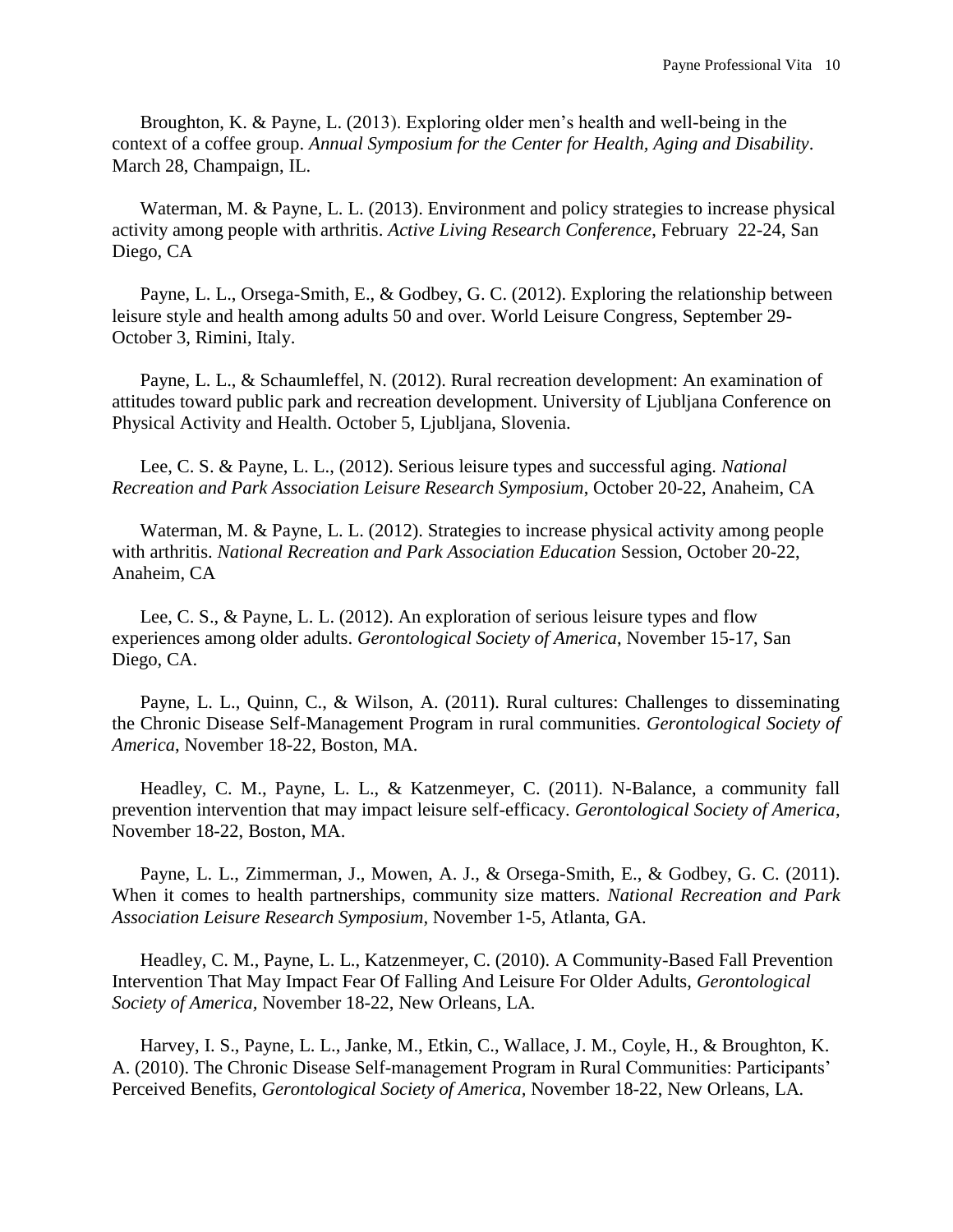Janke, M. C., Jones, J. J., Son, J. S., & Payne, L. L. (2010). The Process of Selective Optimization with Compensation in Leisure Activities among Adults with Arthritis. *Gerontological Society of America,* November 18-22, New Orleans, LA*.*

Payne, L. L., Janke, M., Harvey, S., Prohaska, T., Etkin, C., Bright, D. & Oquendo Scharneck, M. (2010). Importance of community parks and recreation in the management of chronic conditions: The statewide Illinois initiative. *International Healthy Parks, Healthy People Congress,* April 10-16, Melbourne, Australia.

Payne, L. L., Harvey, I.S., Janke, M., Byers, C., & Coyle, H. (2010). The role of community parks and recreation in the management of chronic disease: The Illinois multi-disciplinary statewide chronic disease initiative. *World Leisure Congress*, August 28-September 2, Chun Chun, South Korea.

Paden, L. K., & Payne, L. L. (2010). Ask me why? Assessing needs in your community: 2 hour workshop at the *Illinois Parks and Recreation Conference*, January 28-30, Chicago, IL.

Janke, M. C., Son, J. S., & Payne, L. L. (2009). Leisure-based predictors of arthritis selfefficacy among middle aged and older adults. *Gerontological Society of America,* November 18- 22, Atlanta, Georgia.

Son, J. S., Janke, M. C., & Payne, L. L. (2009). Leisure-based self-regulation and adaptation and the health of middle-aged and older adults with arthritis. *Nineteenth IAGG World Congress of Gerontology and Geriatrics*, July 5-9, Paris, France.

Janke, M. C., Payne, L. L., Carpenter, G., & Stockard, J. (2008). Life events and the perception of leisure during adulthood. *National Recreation and Park Association Leisure Research Symposium,* October 15-20, Baltimore, MD.

Janke, M. C., Payne, L. L., & Son, J. S. (2008). The role of formal leisure activities in the disablement process. *National Recreation and Park Association Leisure Research Symposium,*  October 15-20, Baltimore, MD.

Mowen, A., Payne, L. L., Orsega-Smith, E., & Godbey, G. (2008). Health partnerships: Findings and implications from a national study. *National Recreation and Park Association Leisure Research Symposium,* October 15-20, Baltimore, MD.

Orsega-Smith, E., Payne, L. L., & Godbey, G. (2008). Leisure style and health among older adults: Does style matter? *Gerontological Society of America,* November 21-25, National Harbor, MD.

Janke, M. C., Payne, L. L., & Son, J. S. (2007). *Leisure repertoire, energy expenditure, and health of adults with arthritis.* In M. Janke and L. Payne (Chairs), Leisure and aging-related transitions. Symposium conducted at the *Gerontological Society of America Annual Meeting*, November 18-22, San Francisco, CA.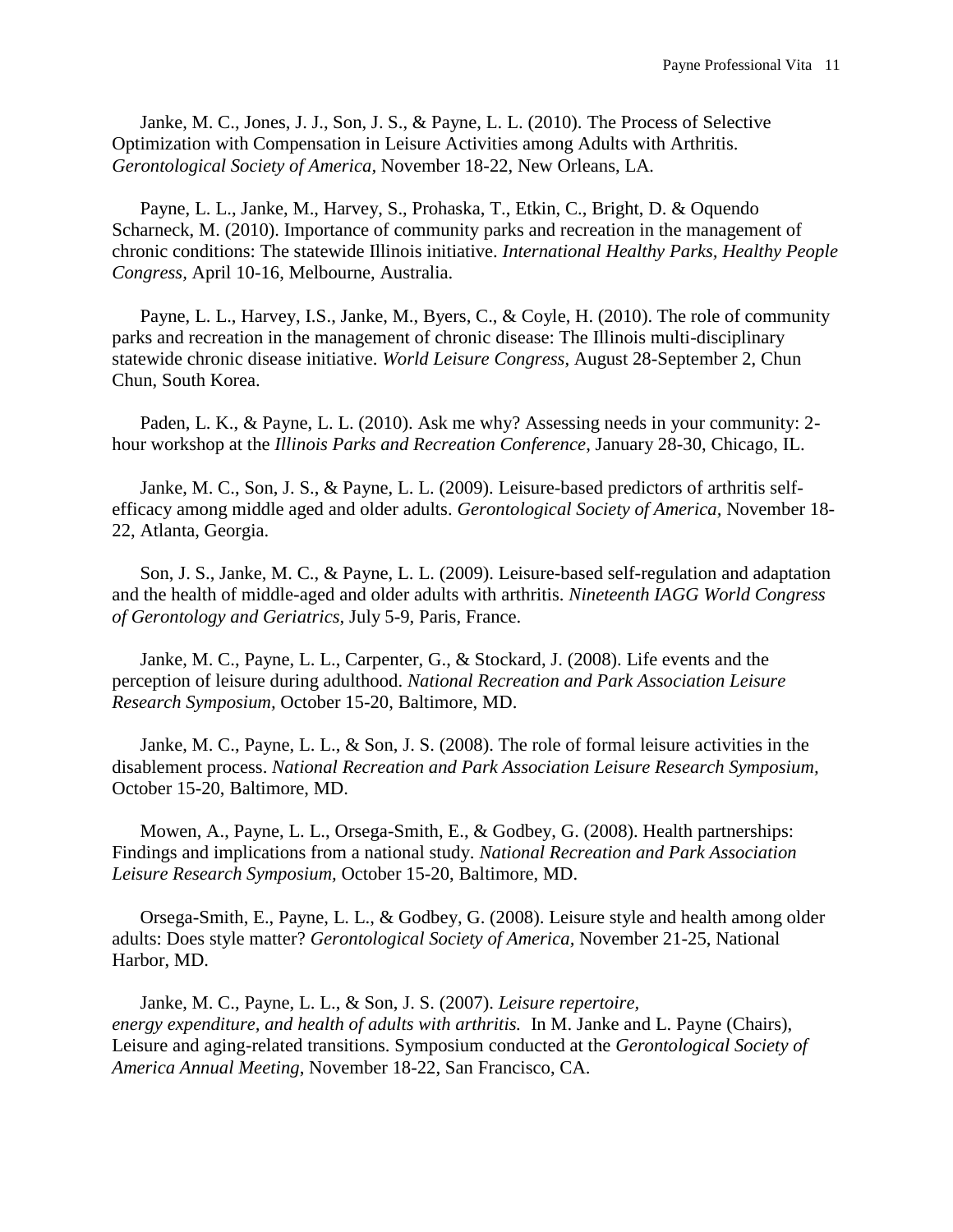Janke, M. C., Payne, L. L., & Son, J. S. (2007). *Adaptation and self-regulation of leisure among adults with arthritis*. Paper presented at the National Recreation and Park Association Congress, September 25-29, Indianapolis, IN.

Son, J. S., Kerstetter, D. L., Mowen, A. J., & Payne, L. L. (2007). *The relationships between exercise identity, leisure-based social cognitive factors, and leisure time physical activity*. Gerontological Society of America, November 16-20, San Francisco, CA.

Orsega-Smith, E., Payne, L., Mowen, A., & Godbey, G. (2006). Impact of social support and self-efficacy on leisure time physical activity among older adults. *Meeting of the Gerontological Society of America*, November 17-21, Dallas, TX.

VanPuymbroeck, A. M., Payne, L., & Hsieh, P. (2006). Psychological outcomes of an 8 week yoga program for informal caregivers. *Meeting of the Gerontological Society of America*, November 17-21, Dallas, TX.

Son, J., Kerstetter, D., Mowen, A., Payne, L. & Dattilo, J. (2006). A leisure education model to promote physical activity in later life. *Meeting of the Gerontological Society of America*, November 17-21,Dallas, TX.

VanPuymbroeck, A. M., Payne, L., & Hsieh, P. (2006). Physiological outcomes of an 8-week yoga program for informal caregivers. *American Therapeutic Recreation Association Conference*, Orlando, FL, September 2006.

Schaumleffel, N., & Payne, L. (2006). An examination of program leaders' intentions to process recreation experiences to achieve targeted outcomes. *National Recreation and Park Association Leisure Research Symposium*, October 10-14, Seattle, WA.

Son, J., Mowen, A., Kerstetter, D., & Payne, L. (2005) Selection, optimization and compensation for physical activity. *Gerontological Society of America*, November 18-22, Orlando, FL.

Payne, L., Orsega-Smith, E., Godbey, G. & Van Puymbroeck (2005). Psychosocial, environmental and demographic correlates of park use among thee age cohorts of older adults. *Gerontological Society of America*, November 18-22, Orlando, FL.

Barkley, J., Payne, L., Alexandris, K., & Baklund, E. (2005). Leisure time physical activity constraint and negotiation scale development. *National Recreation and Park Association Leisure Research Symposium*, October 18-22, San Antonio, TX.

Payne, L., Orsega-Smith, E., & Godbey, G. (2005). Psychosocial, environmental and demographic correlates of park use among older adults. *National Recreation and Park Association Leisure Research Symposium*, October 18-22, San Antonio, TX.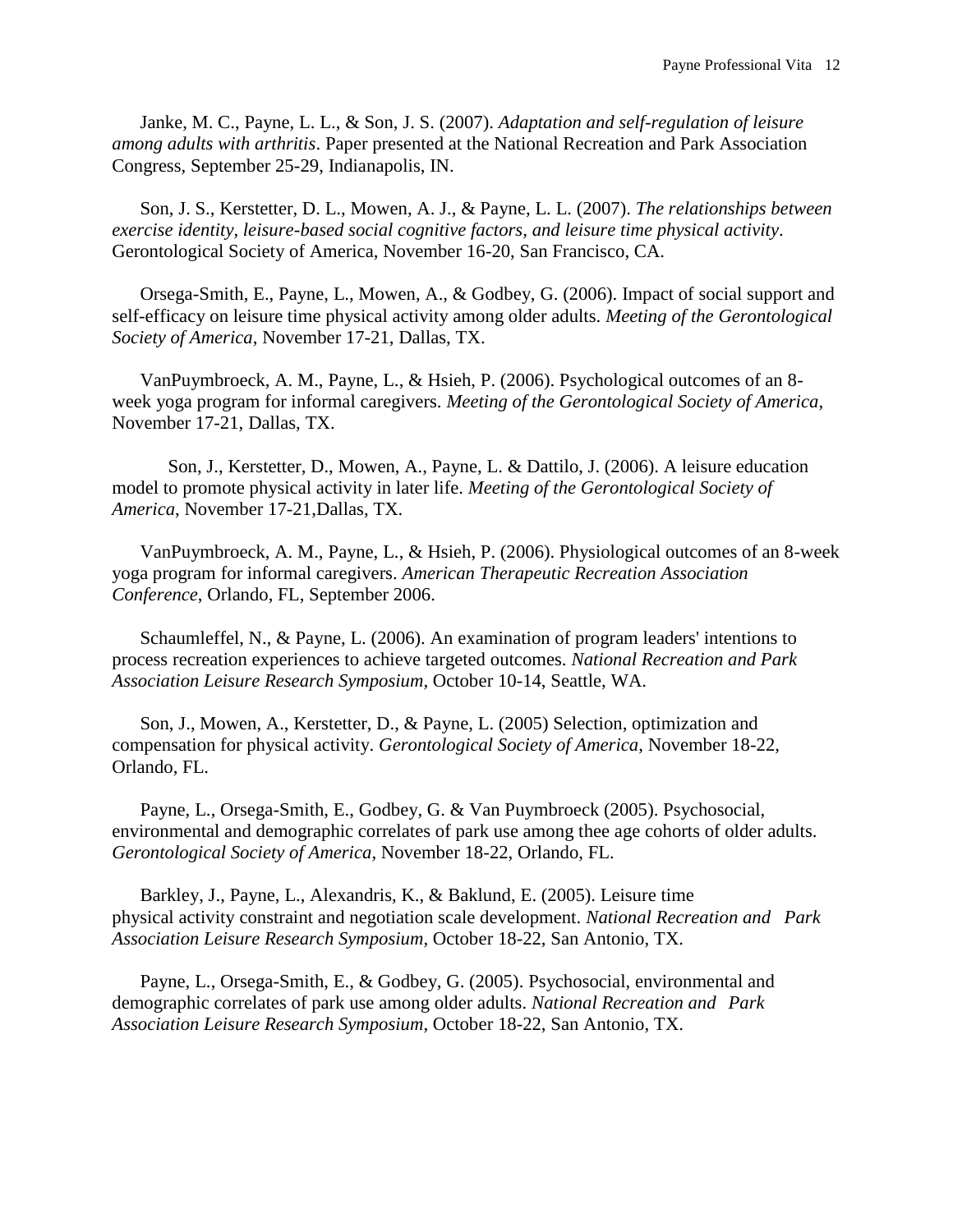Van Puymbroeck, A. M., & Payne, L. (2005). Challenges in conducting yoga intervention research with caregivers. *American Therapeutic Recreation Association Conference*, October 7- 10, Salt Lake City, UT.

Chow, H., Godbey, G., Payne, L., & Orsega-Smith, E. (2004). The relation between physically active leisure activity and health of older adults. *Gerontological Society of America*, November 18-22, Washington DC.

Godbey, G., Payne, L., Orsega-Smith, E., & Ho, C. (2004). Use of Local Government Parks and Recreation and its Relation to Health: Preliminary Findings. *National Recreation and Park Association National Congress*, October 12-16, Reno, NV.

Mowen, A. J., Payne, L., Orsega-Smith, E. & Godbey, G. (2004). Physical activity in park settings: The role of perceived and objective park access measures. *Active Living Research Conference*, January 29-February 1, Del Mar, CA.

Godbey, G., Caldwell, L., Floyd, M., & Payne, L. (2004). Implications from Leisure Studies and Recreation and Park Management Research for Active Living. *Active Living Research Conference*, January 29-February 1, Del Mar, CA.

Payne, L. (2003). Stress, park use and health in older adults. *Annual Conference of Parks and Leisure Australia*. October, Perth, Australia.

Senior, J. & Payne, L. (2003). Health Benefits of open space: Implications for open space. *Annual Conference of Parks and Leisure Australia*. October, Perth, Australia.

Schaumleffel, N. & Payne, L. (2003). Guiding citizen action committees to build community through recreation service delivery. *Community Development Society Conference*, Ithaca, New York, July 2003.

Payne, L., & Turpin, T. (2003). Ecologically based collaborative multi-disciplinary programs in support of youth and community. *National Children Youth & Families at Risk Conference*, Minneapolis, Minnesota, May, 2003.

Mowen, A. & Payne, L. (2001). The role of age, race and residential location in the recreation preferences of older adults. *National Recreation and Park Association Leisure Research Symposium*, Denver, Colorado, October, 2001.

Payne, L., Orsega-Smith, E., & Godbey, G. (2001). Local parks and recreation as a context for health promotion: An impact study. *Gerontological Society of America*, Chicago, IL., November, 2001.

Payne, L., Orsega-Smith, E., & Godbey, G. (2000). Effects of participation in a community wellness program on health and health care utilization among adults 62 and older. *Gerontological Society of America*, Washington, D.C., November, 2000.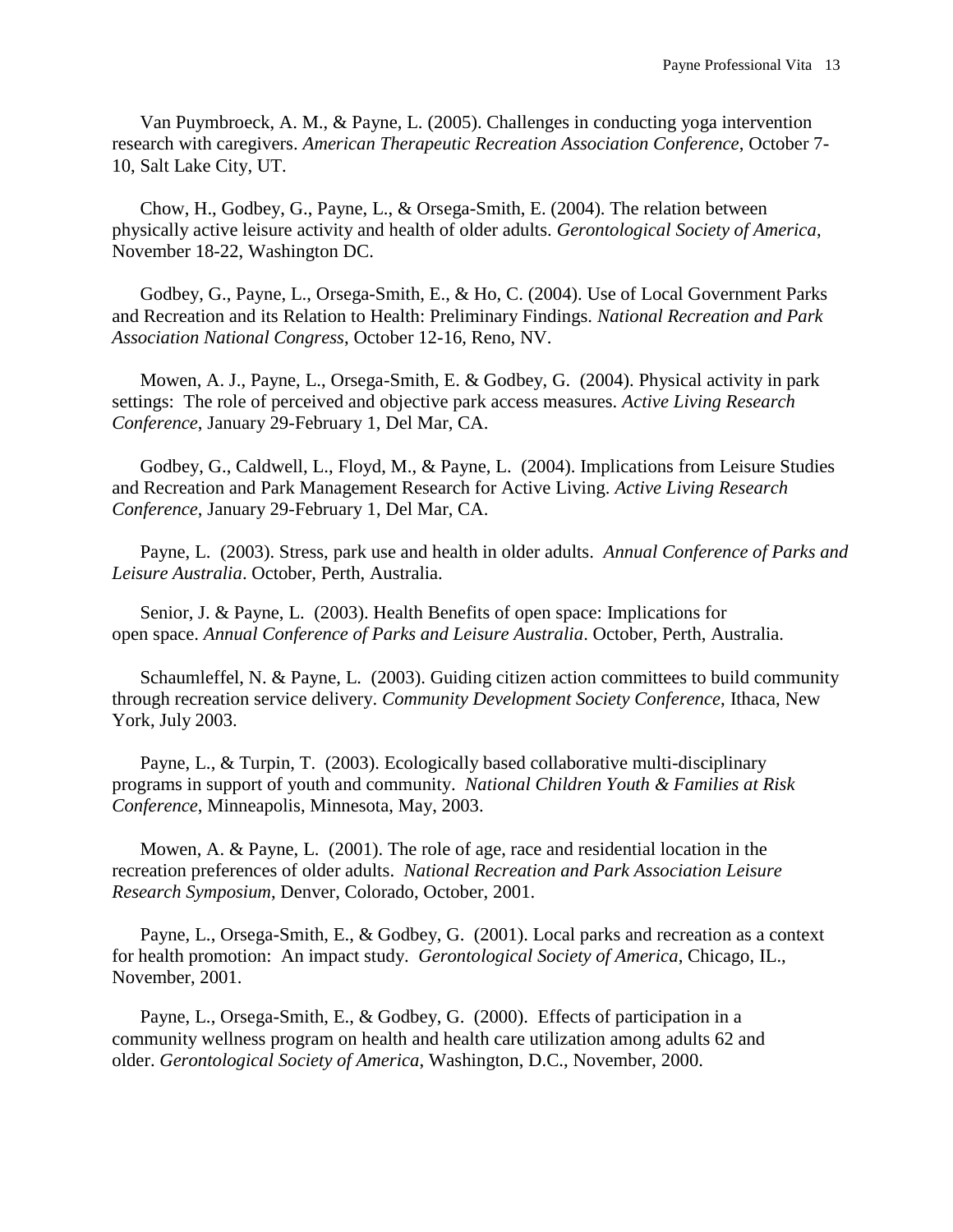Payne, L., Kerstetter, D., Caldwell, L., & Godbey, G. (1999). Influence of leisure lifestyle on the health of older adults with arthritis. *National Recreation and Park Association Leisure Research Symposium*, Nashville, Tennessee, October, 1999.

Payne, L.,Orsega-Smith, E., Godbey, G., & Roy, M. (1999). Influence of park use on the relationship between arthritis severity and perceived health. *International Congress on Aging, Physical Activity and Sport*, Orlando, Florida, August, 1999.

Payne, L., Orsega-Smith, E., Roy, M. & Godbey, G. (1998). Influence of park use and other leisure on state of health among adults 65-84. *51st Annual Scientific Meeting of the Gerontological Society of America*, Philadelphia, Pennsylvania, November, 1998.

Payne, L., Orsega Smith, E., Roy, M., & Godbey, G. (1998). An exploration between park use and health among individuals 50 and over. *National Recreation and Park Association Leisure Research Symposium*, Miami, Florida, October, 1998.

Roy, M., Orsega Smith, E., Payne, L., Vaidya, P., Pavucek, A., SooHoo, C., & Godbey, G. Different patterns of recreation and health measures in older adults. *Annual Conference of the American College of Sports Medicine*, Orlando, Florida, May, 1998.

Roy, M., Orsega Smith, E., Payne, L., Vaidya, P., Pavucek, A., SooHoo, C., & Godbey, G. (1998). The association between recreational activity frequency and measures of health status in adults 50-99 years of age. *Annual Scientific Sessions - Society of Behavioral Medicine*, New Orleans, Louisiana, March, 1998.

Caldwell, L., Payne, L., Darling, N., & Dowdy, B. (1997). Why are you bored? A comparison of psychological and social control causes of boredom among adolescents. *National Recreation and Park Association Leisure Research Symposium*, Salt Lake City, Utah, November, 1997.

#### Selected juried presentations

Payne, L. L. (2014). Evidence based health and wellness programming: iLearn program. *Illinois Parks and Recreation State Conference*, January 23-25, Chicago, IL.

Paden, L. K., & Payne, L. L. (2009). Managing the health of our community. 2-hour workshop. *Illinois Parks and Recreation Conference*, Chicago, IL, January 2009.

Evidence based health and wellness programs for community organizations (2008). *Illinois Parks and Recreation Conference*, Chicago, Illinois, January 2008.

Payne, L. & Paden, L.K. (2006). Health benefits of public parks and recreation. *Illinois Parks and Recreation Conference*, Chicago, Illinois, January 2006.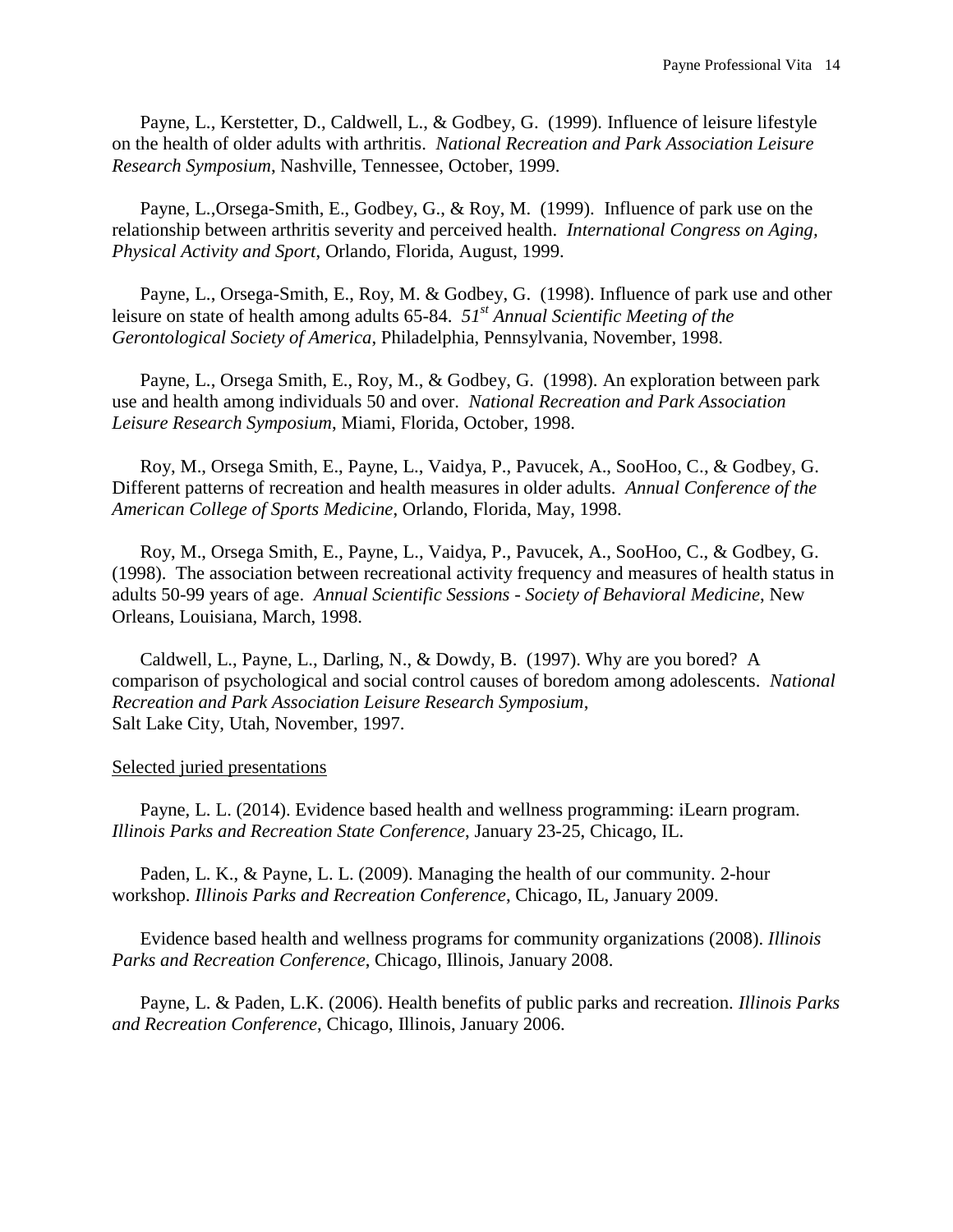Orsega-Smith, E., Payne, L., Vaidya, P., Pavucek, A., SooHoo, C., Roy, M., & Godbey, G. (1997). Patterns of recreational activity and measures of health in older adults. *Mid-Atlantic Chapter of the American College of Sports Medicine*, State College, Pennsylvania, November, 1997.

Payne, L. (co-presenter), Shaw, T., Anderson, M., Bratt, B., & Caldwell, L. (1997). A critical analysis of the pleasure arousal dominance theory of mood in a leisure setting. *Northeastern Recreation Research Symposium*, Bolton Landing, New York, April, 1997.

#### Invited presentations and workshops

Payne, L. L., & Schaumleffel, N. (2012). Rural recreation development: An examination of attitudes toward public park and recreation development. *University of Ljubljana Conference on Physical Activity and Health*. October 5, Ljubljana, Slovenia.

Payne, L. L. (2011). Captain Jack couldn't have said it better: Effective communication with the media and other publics. *Illinois Park and Recreation Association's Professional Development School,* November 15, Decatur, IL.

Byers, C. & Payne, L. L. (2011). Live well be well: Enhancing health and wellness among adults with chronic conditions. *Third Annual Symposium on the Strategies for Healthy Aging*. Center for Health, Aging and Disability (CHAD), Champaign, IL, October 13.

Payne, L. L. (2011). Effective facilitation techniques from meetings to focus groups. Halfday workshop for the *Illinois Park and Recreation Association*, October 21, Addison, IL.

Payne, L. L. & Hall, R. (2011). How to assess changing community needs through surveys and focus groups*. Illinois Park and Recreation Association (IPRA) Therapeutic Recreation Leadership Summit*, September 1, Wheaton, IL.

Payne, L. L. (2011). Community approaches to effective chronic disease management: Translating research into practice. Keynote Address for the *University of Illinois Center for Rural Medical Professions Robin A. Orr Memorial Lecture on Community Health and Advocacy*, April 6, Rockford, IL.

Payne, L. L. (2010). Challenges to marketing the Chronic Disease Self-Management Program in rural areas. *Illinois Policy Academy on the Civic Engagement of Older Adults.*  Illinois Press Association, Springfield, Illinois, March, 2010.

Janke, M. C., Payne, L. L., & Byers, C. (2009). Stanford Chronic Disease Self-Management Program: How can therapeutic recreation get involved? *Annual Illinois Recreational Therapy Association Conference*, Alsip, IL, October, 2009.

Payne, L. L. (2009). Community, environmental and economic benefits of community parks and recreation. *Bi-Annual Illinois Rivers Conference (Governor's Conference)*, Peoria, IL, October, 2009.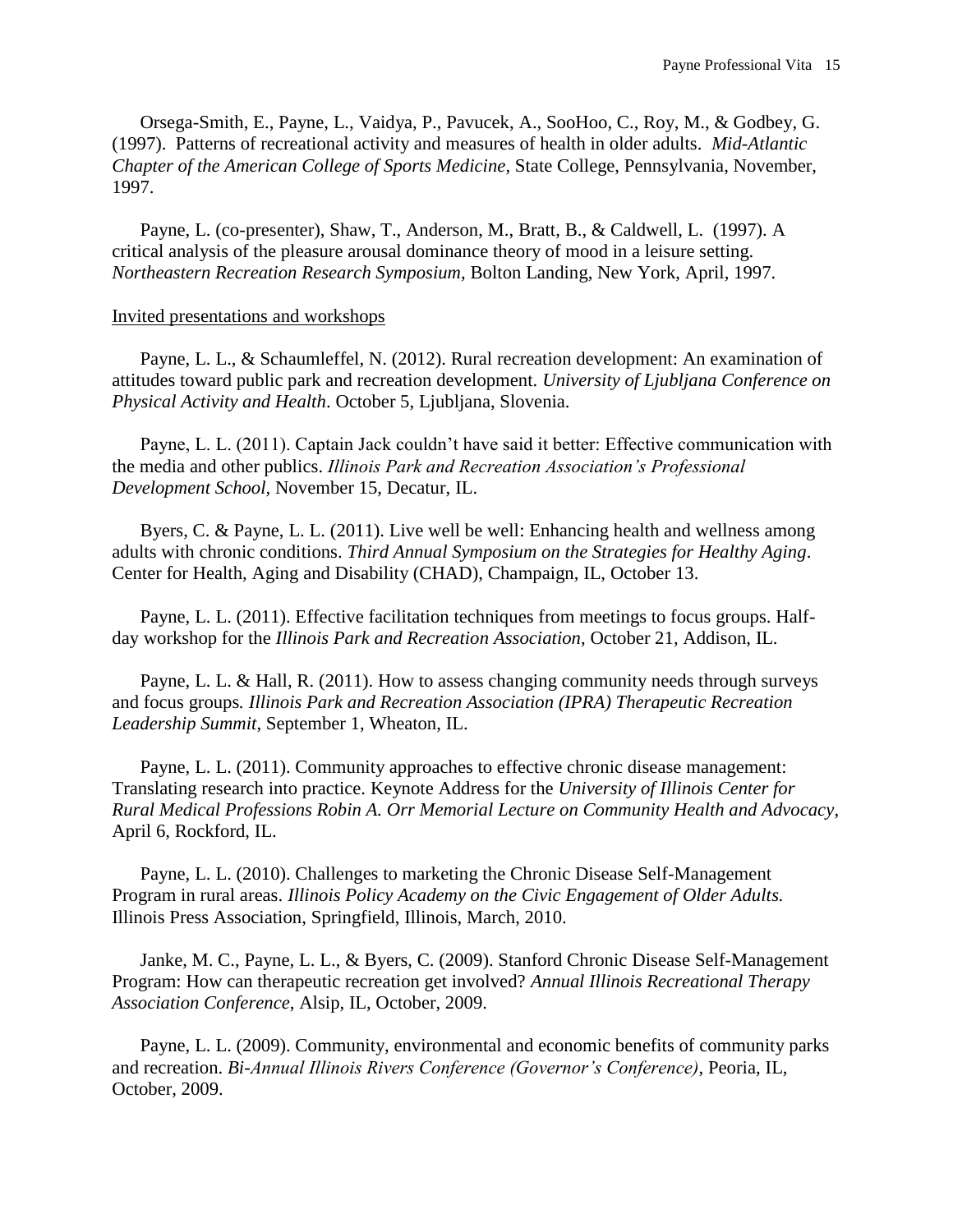Janke, M. C., Son, J. S., & Payne, L. L. (2009). Adapting leisure behaviors when living with arthritis: The relationship between leisure and health. *Second Annual Symposium on the Science of Behavior Change*. Center for Health, Aging and Disability (CHAD), Champaign, IL, April, 2009.

Payne, L. (2008) Rural communities and wellness: Research and outreach issues and strategies. *Presented at the First Annual Symposium: Building the critical research agenda*. Center for Health, Aging and Disability (CHAD)*.* Champaign, IL, April, 2008.

Payne, L., Orsega-Smith, E., & Mowen, A. (2007). Health benefits of parks and recreation. *National Recreation and Park Association National Health and Livability Summit*, Atlanta, GA, April 2007.

The Influence of Yoga on the Quality of Life for Informal Caregivers: A Pilot Study. (2006). Van Puymbroeck, A. M., E. Tucker, P. Hsieh, L. Payne. *Initiative on Aging Guest Lectureship Series*. Urbana, IL, February, 2006.

Payne, L. (2005). Resources for local park and recreation development. Illinois Association of County Board Members and Commissioners. *Partners in Planning Conference*, Peoria, Illinois.

Payne, L. (2005, October). The role of recreation and parks in promoting active lifestyles in later life: Many questions, some direction. *George Butler Lecture of the Leisure Research Symposium. Taking steps toward Transdisciplinary research: How public health priorities could influence leisure research on community-level approaches to promoting healthy, active lifestyles.* NRPA Leisure Research Symposium, San Antonio, TX, October 2005.

Payne, L. & Schuetz, A. (2005). Illinois Senior Wellness Initiative: A grass roots health promotion program for older adults. *Cross Campus Initiative on Aging,* University of Illinois Urbana-Champaign.

Payne, L., Orsega-Smith, E., Mowen, A., & Godbey, G. (2003). Stress and park use among older adults. *Cross Campus Initiative on Aging,* University of Illinois Urbana-Champaign.

Spangler, K., O'Sullivan, E., Payne, L., Orsega-Smith, E., Katzenmeyer, C., & Godbey, G. (2000). Programs that work: Developing and implementing community-based wellness programs for older adults. *National Recreation and Park Association Annual Congress*, Phoenix, Arizona, October, 2000.

Orsega-Smith, E., Payne, L., & Williams, H. (1999). Evaluating community wellness programs: Linking recreation and health. Pennsylvania State Association of the *American Alliance for Health, Physical Education, Recreation and Dance (AAHPERD) Annual Conference*, Seven Springs, Pennsylvania, December, 1999.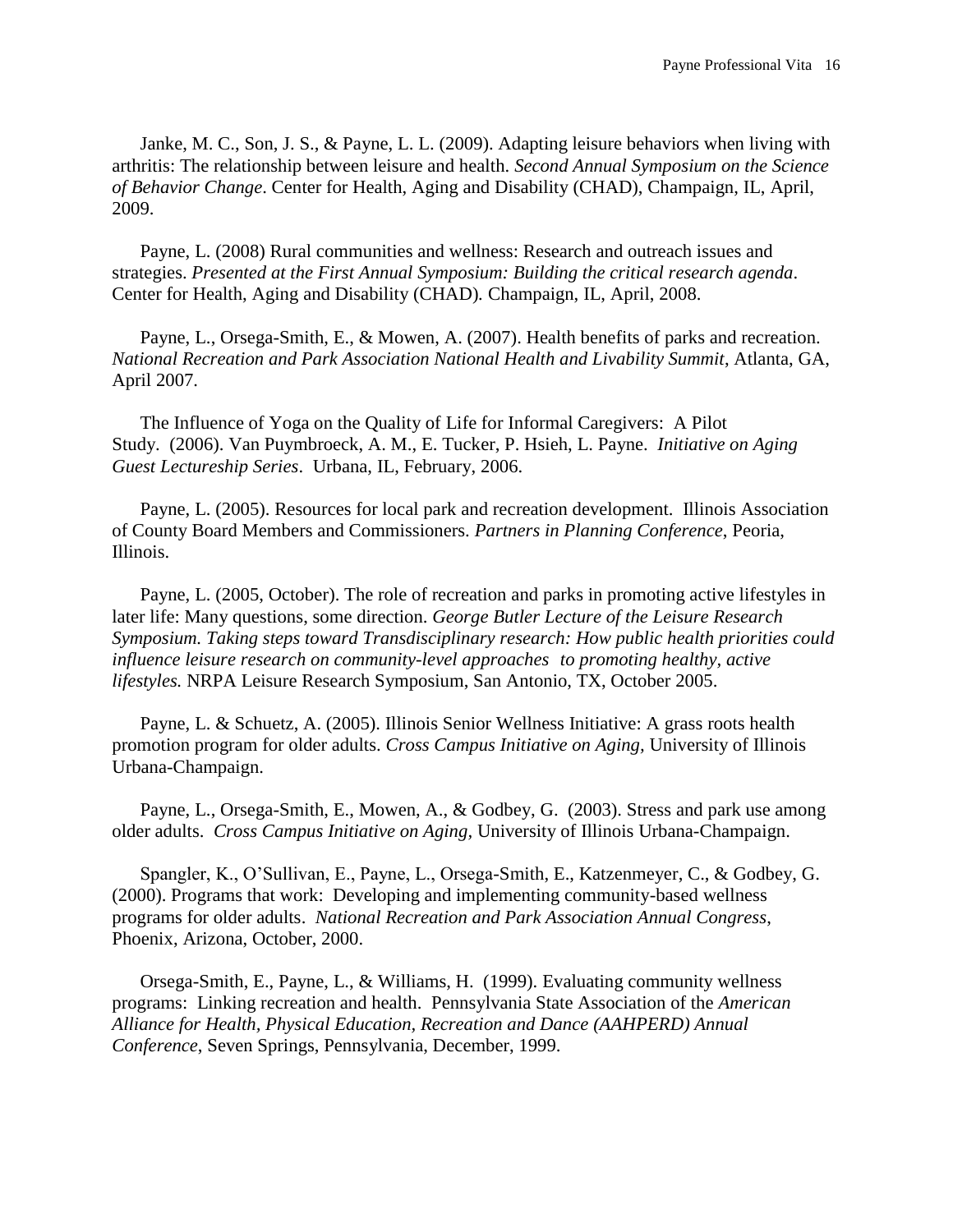Little, S., Glancy, M., Carpenter, G., & Payne, L. (1999). Recreation Programming Across the Lifespan. *American Alliance for Health, Physical Education, Recreation and Dance (AAHPERD) Annual Convention and Exhibition*, Boston, Massachusetts, April, 1999. Note: This was a half-day workshop.

Godbey, G., Payne, L. (co-presenter), Orsega Smith, E., Roy, M., & Godbey, G. (1998). Linking local park use to the well-being of older adults: Results from an exploratory study. *National Recreation and Park Association Congress*, Miami, Florida, October, 1998.

#### **Other Research Experience**

Project Title*: Ecological contexts of adolescent development*. Project was funded by The Pennsylvania State University and Dickinson University. Project is: Completed, 1996. Principal Investigators: Darling, N., & Caldwell, L.

Project Responsibilities: Assisted with planning and data collection for overall project. Coordinated the data collection for the activity diary phase of the project. Also coordinated data coding, entering, and cleaning for the project.

Project Title: *Health and Park Use among Individuals 50 Years of Age and Older*. Project was funded by The National Recreation Foundation. Project is: Completed, 1998. Principal Investigators: Godbey, G., & Roy, M.

Project Responsibilities: Managed the overall research project. Planned and implemented the overall study; specifically coordinated all data collection (using multi-methods) for all phases of the study and managed budget process.

### **Courses Taught**

| <b>Semester, Year</b> | <b>Course No. and Title</b>                                 | Role          | <b>No. Students</b> |
|-----------------------|-------------------------------------------------------------|---------------|---------------------|
| Spring, 2014          | RST 590B Graduate<br>Seminar                                | Instructor    | 8                   |
| Fall, 2013            | RST 501 Leisure Theory<br>& Concepts                        | Instructor    | 12                  |
|                       | <b>RST 590B Graduate</b><br>Seminar                         | Instructor    | 14                  |
|                       | <b>RST 593</b>                                              | Co-Instructor | 12                  |
| Spring, 2013          | RST 590B Graduate<br>Seminar                                | Instructor    | 13                  |
| Fall, 2012            | RST 502: Critical Issues in<br><b>Recreation Management</b> | Instructor    | 5                   |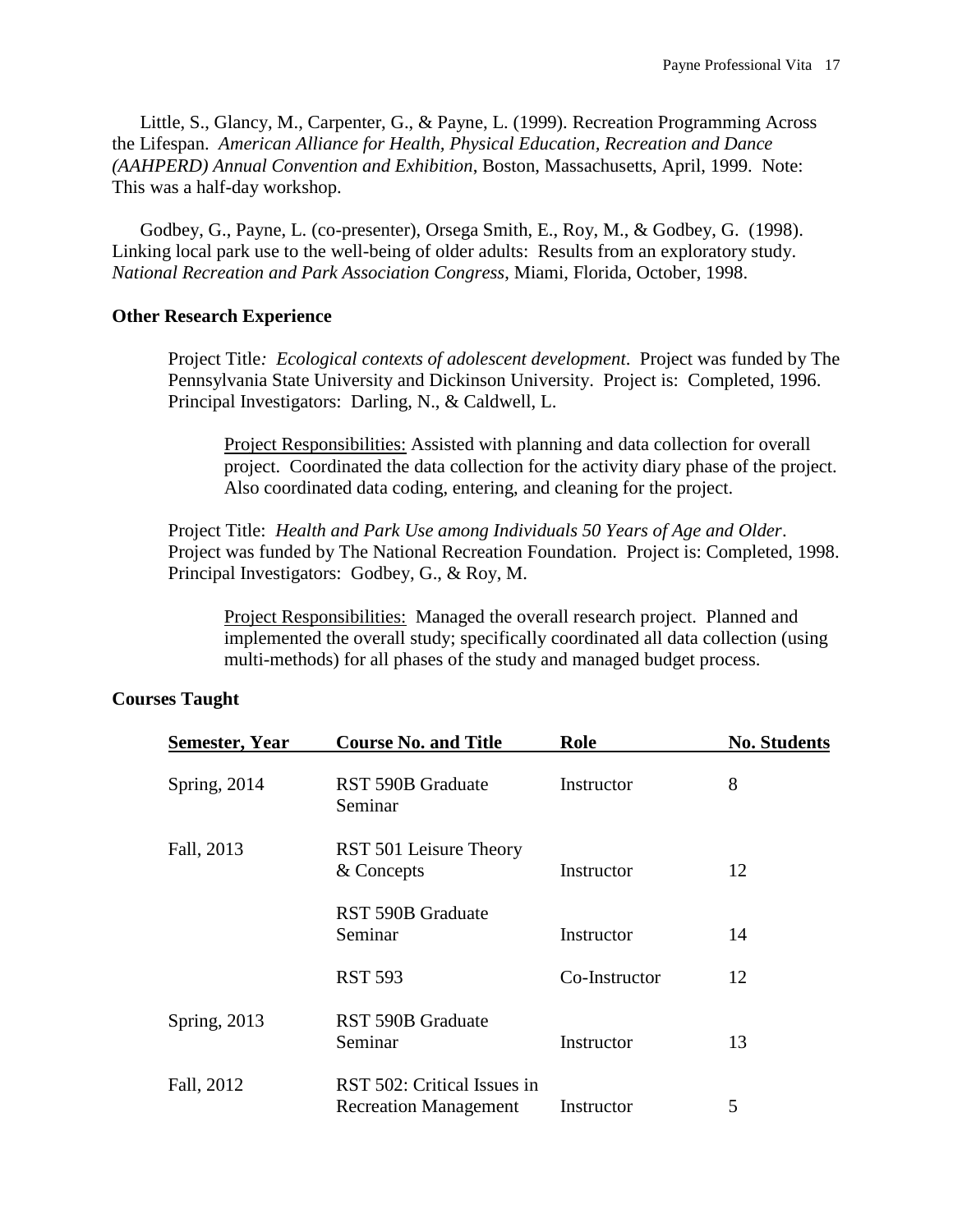| <b>Semester, Year</b> | <b>Course No. and Title</b>                                                     | Role       | <b>No. Students</b> |
|-----------------------|---------------------------------------------------------------------------------|------------|---------------------|
|                       | <b>RST 590B Graduate</b><br>Seminar                                             | Instructor | 7                   |
| Spring, 2012          | RST 594LH: Leisure<br>& Health                                                  | Instructor | 5                   |
|                       | RST 590B: Graduate<br><b>Professional Seminar</b>                               | Instructor | 7                   |
| Fall, 2011            | <b>RST 590B Graduate</b><br>Seminar                                             | Instructor | 9                   |
| Spring, 2011          | RST 199: Leisure, Health<br>& Wellness Across the Lifespan                      | Instructor | 15                  |
| Fall, 2010            | RST 502 Critical Issues in<br><b>Recreation Management</b>                      | Instructor | 13                  |
| Fall, 2009            | RST 502 Critical Issues in<br><b>Recreation Management</b><br>(Graduate Course) | Instructor | 10                  |
| Fall, 2008            | RST 410 Administration of<br>Leisure Services                                   | Instructor | 67                  |
|                       | RST 594 (Graduate Course) Co-Instructor<br>Leisure and Health                   |            | 9                   |
| <b>Spring, 2008</b>   | RST 410 Administration of<br>Leisure Services                                   | Instructor | 60                  |
| Fall, 2007            | RST 410 Administration of<br>Leisure Services                                   | Instructor | 52                  |
| Spring, 2007          | RST 410 Administration of<br>Leisure Services                                   | Instructor | 54                  |
| Fall, 2006            | RST 410 Administration of<br>Leisure Services                                   | Instructor | 40                  |
| <b>Spring</b> , 2006  | RST 410 Administration of<br>Leisure Services                                   | Instructor | 62                  |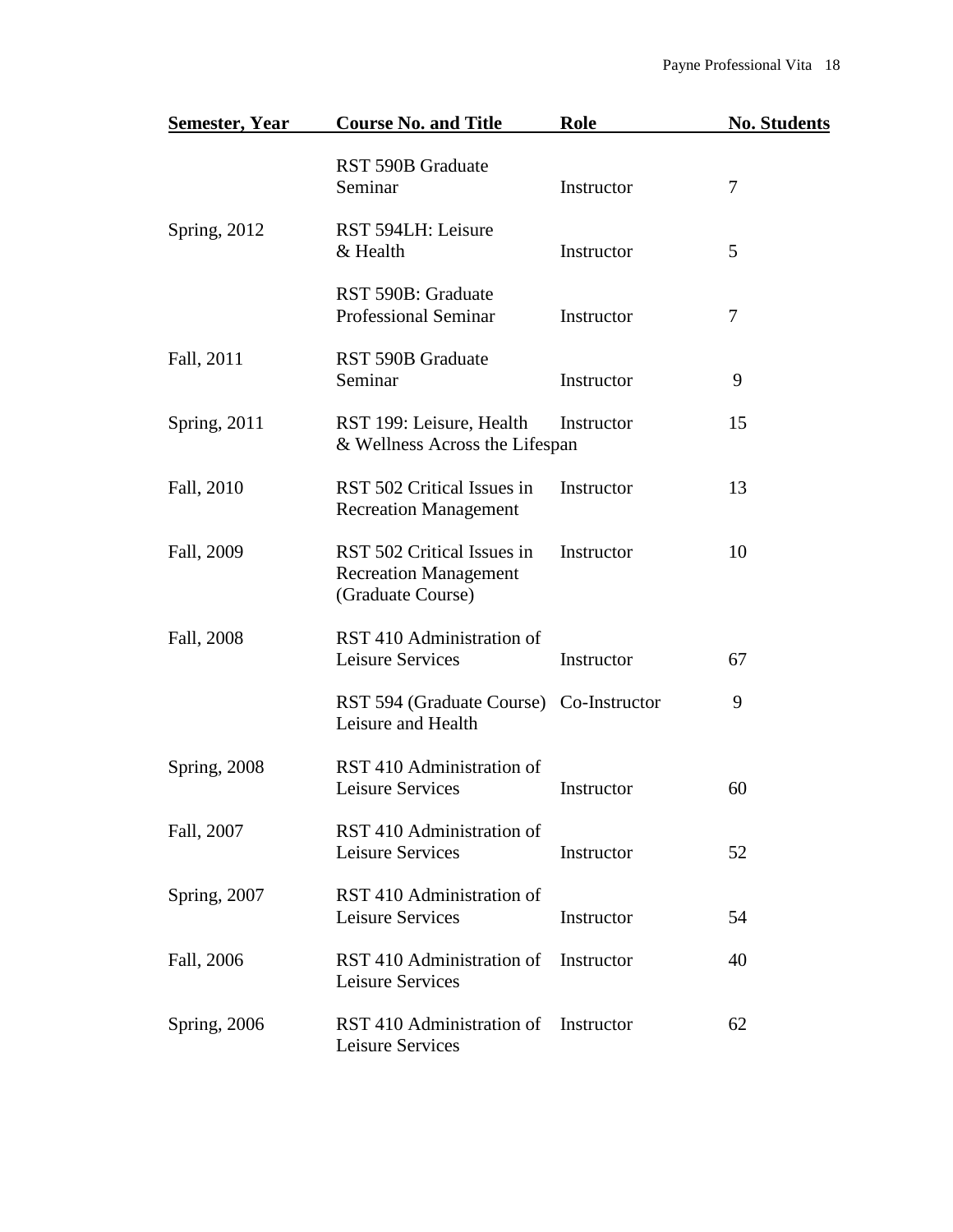| <b>Semester, Year</b> | <b>Course No. and Title</b><br>Role                                              | <b>No. Students</b> |
|-----------------------|----------------------------------------------------------------------------------|---------------------|
| Fall, 2005            | RST 410 Administration of Instructor<br>Leisure Services                         | 38                  |
| Spring, 2005          | RST 410 Administration of<br>Instructor<br>Leisure Services                      | 79                  |
| Fall, 2004            | RST 410 Administration of Instructor<br>Leisure Services                         | 72                  |
| Spring, 2004          | RST 410 Administration of<br>Instructor<br>Leisure Services                      | 68                  |
| Fall, 2003            | RST 410 Administration of Instructor<br>Leisure Services                         | 71                  |
| Spring, 2003          | RST 300 Recreation Program Instructor<br>Planning                                | 65                  |
| Fall, 2002            | RST 316 Leisure and Human<br>Development<br>Instructor                           | 65                  |
| Spring, 2002          | RST 110 Introduction to Leisure<br><b>Service Delivery Systems</b><br>Instructor | 80                  |
| Fall, 2001            | RST 316 Leisure and Human Instructor<br>Development                              | 44                  |
| Spring, 2001          | LEST 46060/ELS 56060<br>Instructor<br><b>Administration of Leisure Services</b>  | 21                  |
| <b>Spring</b> , 2001  | <b>LEST 26030</b><br>Instructor<br>Recreation, Leisure and Aging                 | 27                  |
| Fall, 2000            | <b>ELS</b> 10001<br>Instructor<br><b>Freshman Orientation Course</b>             | 26                  |
|                       | <b>LEST 46060</b><br>Instructor<br><b>Administration of Leisure Services</b>     | 30                  |
|                       | <b>ELS 65042</b><br>Co-Instructor<br>Leadership in Recreation and Sport          | 24                  |
| Spring, 2000          | LEST 46060/ELS 56060<br>Instructor<br><b>Administration of Leisure Services</b>  | 30                  |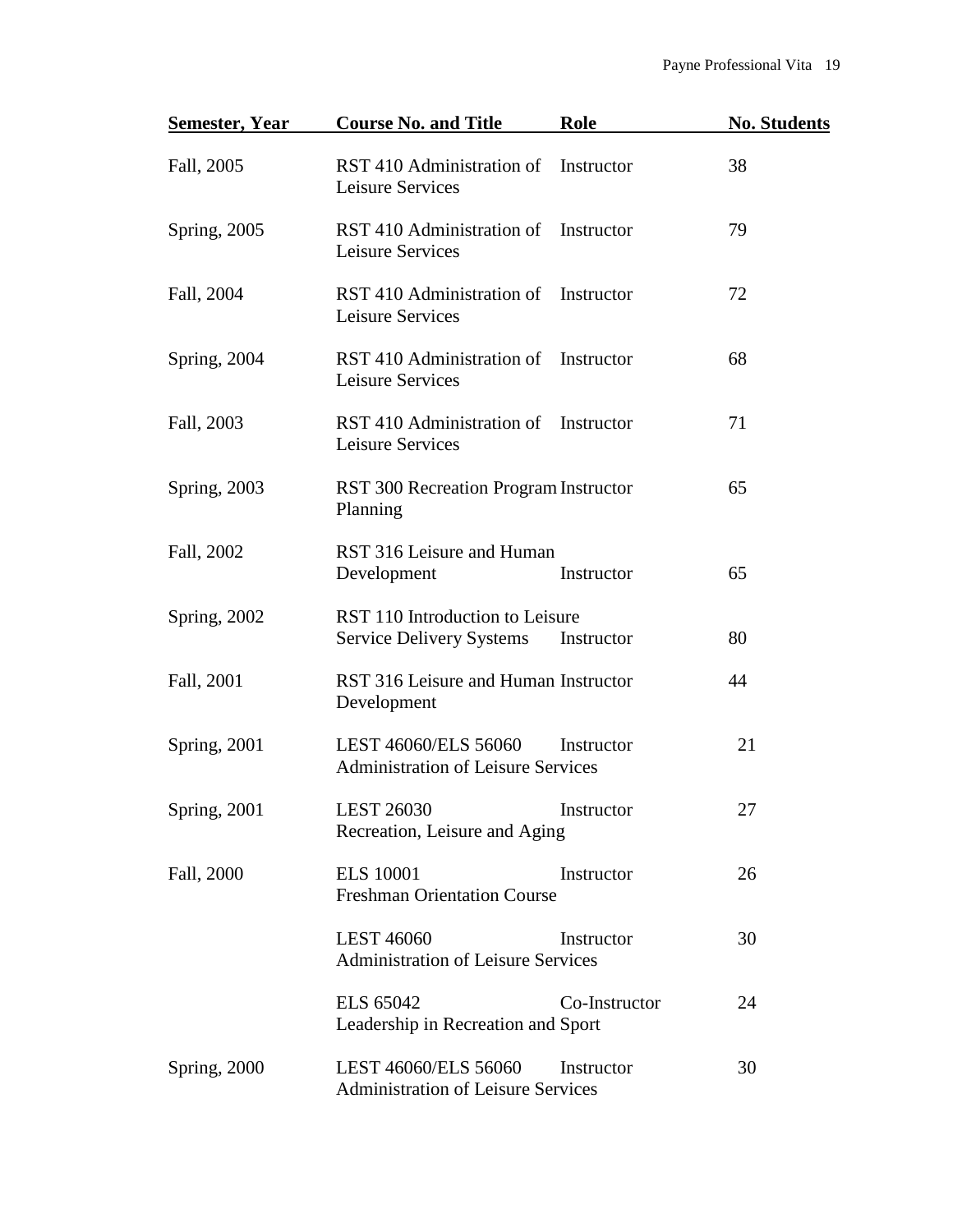| Semester, Year       | <b>Course No. and Title</b>                                       | Role                         | <b>No. Students</b> |
|----------------------|-------------------------------------------------------------------|------------------------------|---------------------|
|                      | <b>LEST 26030</b><br>Recreation Group Leadership                  | Instructor                   | 14                  |
|                      | <b>LEST 46060</b><br><b>Administration of Leisure Services</b>    | Instructor                   | 30                  |
| Fall, 1999           | <b>ELS</b> 10001<br><b>Freshman Orientation Course</b>            | Instructor                   | 22                  |
| Fall, 1999           | <b>LEST 36060</b><br>Process of Program Planning                  | Instructor                   | 29                  |
|                      | LEST 46060/ELS 56060<br><b>Administration of Leisure Services</b> | Instructor                   | 23                  |
|                      | <b>ELS</b> 65042<br>Leadership in Recreation and Sport            | Co-Instructor                | 16                  |
| <b>Spring</b> , 1999 | LEST 46060/ELS 56060<br><b>Administration of Leisure Services</b> | Instructor                   | 20                  |
|                      | <b>LEST 26030</b><br><b>Recreation Group Leadership</b>           | Instructor                   | 20                  |
| Fall, 1998           | <b>ELS</b> 65042<br>Leadership in Recreation and Sport            | Co-Instructor                | 16                  |
|                      | LEST 46060/ELS 56060<br><b>Administration of Leisure Services</b> | Instructor                   | 30                  |
| <b>Spring</b> , 1998 | <b>RPM 356</b><br><b>Recreation Programming</b>                   | Instructor<br>(two sections) | 100                 |
| Fall, 1997           | <b>RPM 356</b><br><b>Recreation Programming</b>                   | Instructor<br>(two sections) | 102                 |
| Spring, 1997         | <b>RPM 356</b><br><b>Recreation Programming</b>                   | Instructor<br>(two sections) | 115                 |
| Fall, 1996           | <b>RPM 356</b><br><b>Recreation Programming</b>                   | Instructor<br>(two sections) | 90                  |
| <b>Spring</b> , 1996 | <b>RPM 356</b><br><b>Recreation Programming</b>                   | Instructor<br>(one section)  | 125                 |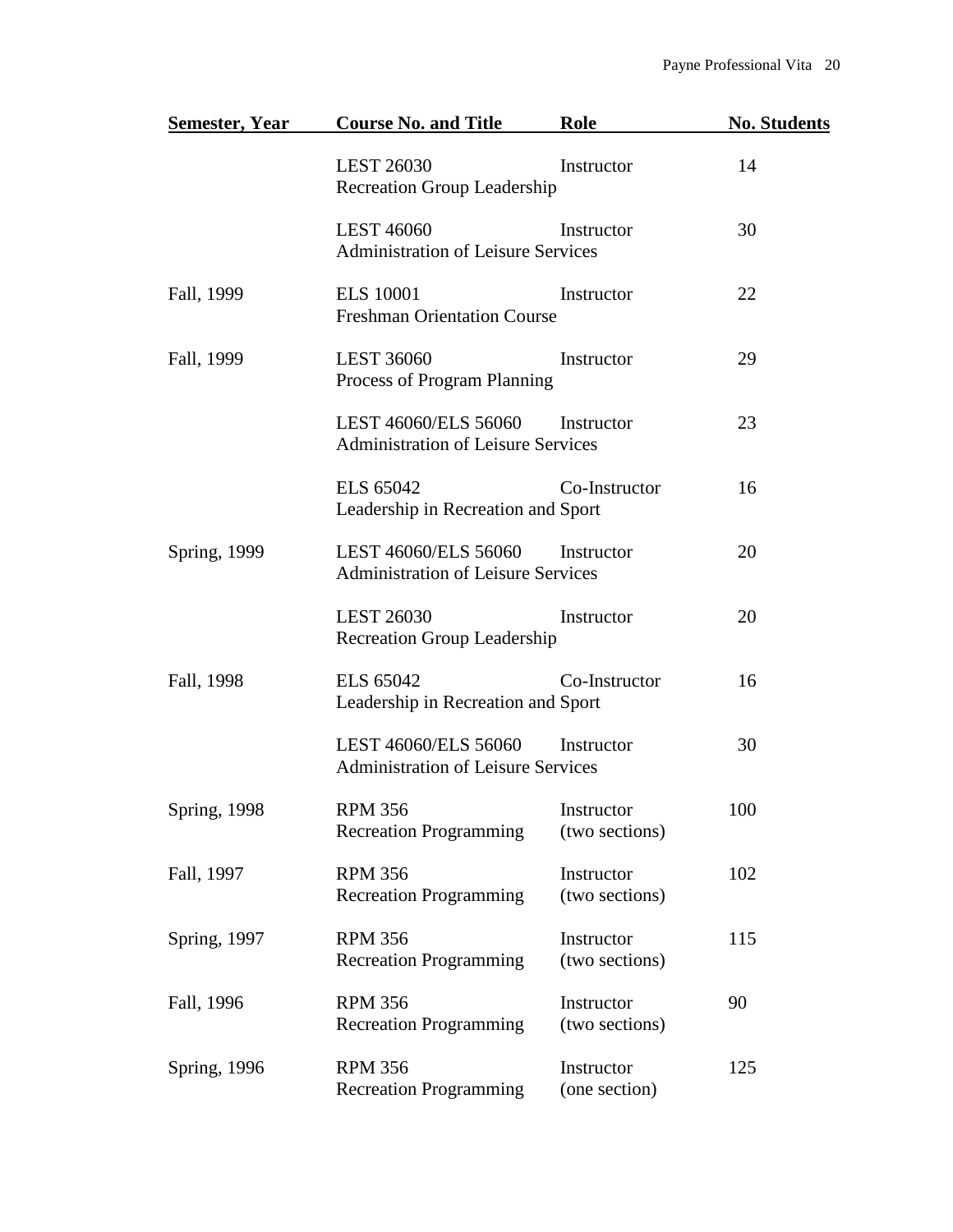| Fall, 1995 | <b>RPM 356</b>                |
|------------|-------------------------------|
|            | <b>Recreation Programming</b> |

Teaching Assistant 65

#### **Graduate Student Advising/Committees**

#### **Chair/Research Director: Master's Theses**

| 2007 - 2009 Dina Izenstark    |
|-------------------------------|
| 2007 - 2009 Meredith Schwartz |
| $2008 - 2011$ Chungsup Lee    |

### **Chair/Research Director: Dissertations**

| 2001-2005 | Nathan Schaumleffel |
|-----------|---------------------|
|           |                     |

- 2005-2009 Cathy Headley
- 2002-2013 Heidi Reible
- 2007-2008 Mike Lukkarinen
- 2008 2012 J. Michael Wallace
- 2007 2012 Katherine Broughton
- 2011 2013 Chungsup Lee
- 2013 Robin Lizzo

Committee Member (theses and dissertations)

| 1999 - 2000   | Dena Deglau, (Sport Studies)                  |
|---------------|-----------------------------------------------|
| 2001          | Molly McKenna (Educational Psychology)        |
| 2003-2006     | Joe Hinton (Geography)                        |
| 2006-2007     | Janine Parisi (Educational Psychology)        |
| 2006-2010     | James Barkley (Recreation, Sport & Tourism)   |
| 2007-2010     | Leticia Malavasi (Kinesiology)                |
| 2009-2010     | Jeremy Robinett (Recreation, Sport & Tourism) |
| 2008-2010     | Grace Yan (Recreation, Sport & Tourism        |
| $2010 - 2012$ | Andrew Kerins (Recreation, Sport & Tourism)   |
| $2010 - 2011$ | Cale Magnuson (Recreation, Sport & Tourism)   |
| $2010 - 2013$ | Changsup Shim                                 |
| $2012 -$      | Azwin Aksan                                   |
| $2013 -$      | Julie Bobitt                                  |
| $2014 -$      | Isabel Sanchez                                |

#### **Professional, University and Public Service**

Professional Societies Illinois Park and Recreation Association (IPRA) Community Development Society (CDS) Gerontological Society of America (GSA)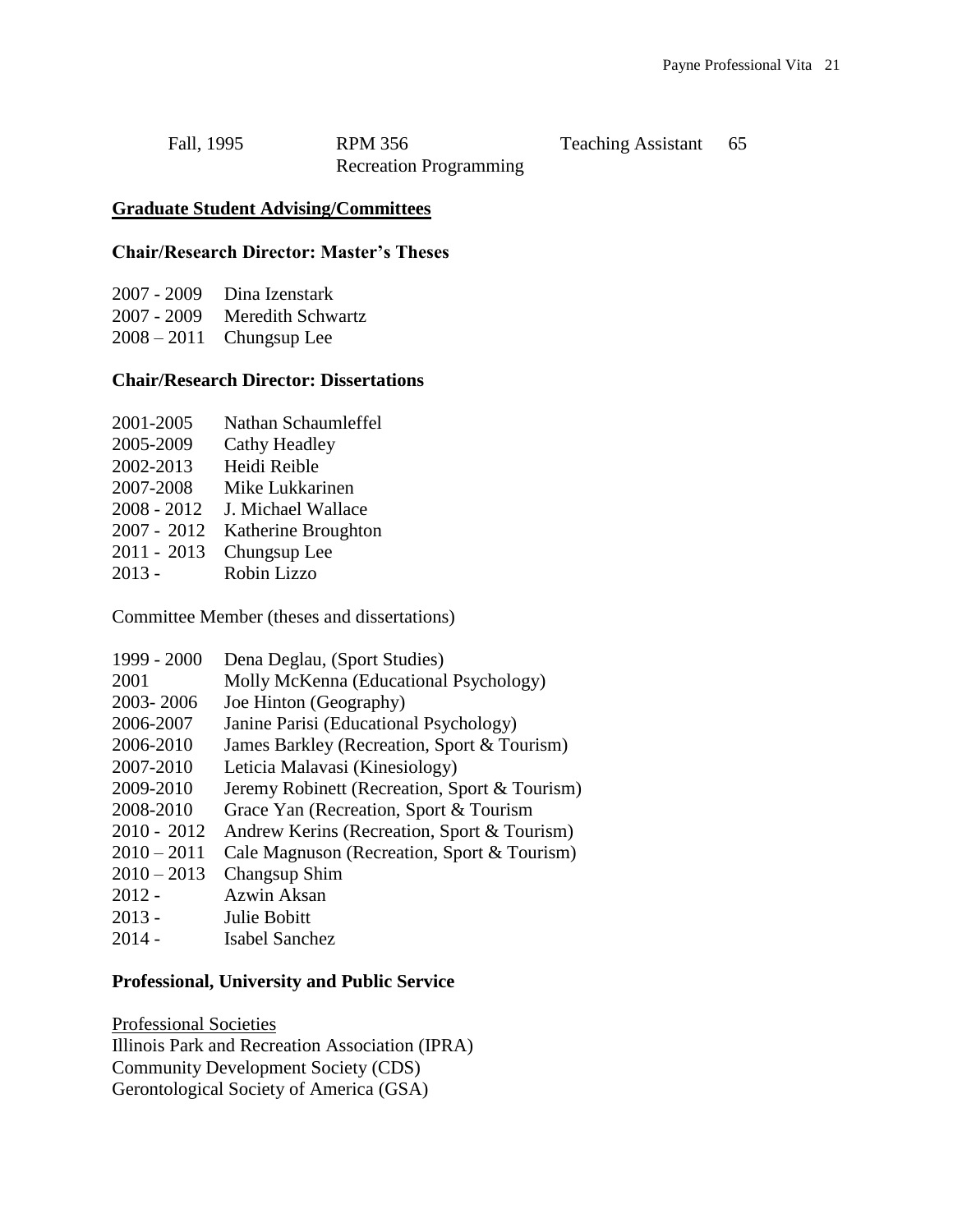National Recreation and Park Association (NRPA) American Society on Aging (ASA) World Leisure Organization (WLO)

Journal Associate Editor 1999 - Associate Editor, *Journal of Park and Recreation Administration* 2013 – Associate Editor, *Leisure Sciences*

### Ad-hoc Reviewer

Aging and Mental Health Children, Youth and the Environment Health Promotion Practice Journal of Applied Gerontology Journal of Leisure Research Journal of Park and Recreation Administration Journal of Public Health Management and Practice Journal of Travel Marketing Landscape and Urban Planning Leisure Sciences Therapeutic Recreation Journal

External Grant Reviews

Nova Scotia Health Research Foundation National Research Foundation of Korea (NRF)

### Review Coordinator/Associate Editor

- 2012 Guest Co-Editor: Leisure and transitions over the lifespan: *Journal of Park and Recreation Administration*
- 2012 Review coordinator: leisure and lifespan section: NRPA Leisure Research Symposium
- 2011 Review coordinator: leisure and aging section: NRPA Leisure Research Symposium
- 2010 Review coordinator: physical activity and physicality section: NRPA Leisure Research Symposium
- 2007 Symposia Co-Chair Annual Meeting of the Gerontological Society of America.
- 2007 Reviewer for the leisure and lifespan section of the NRPA Leisure Research
- 2006 Symposia Co-Chair Annual Meeting of the Gerontological Society of America.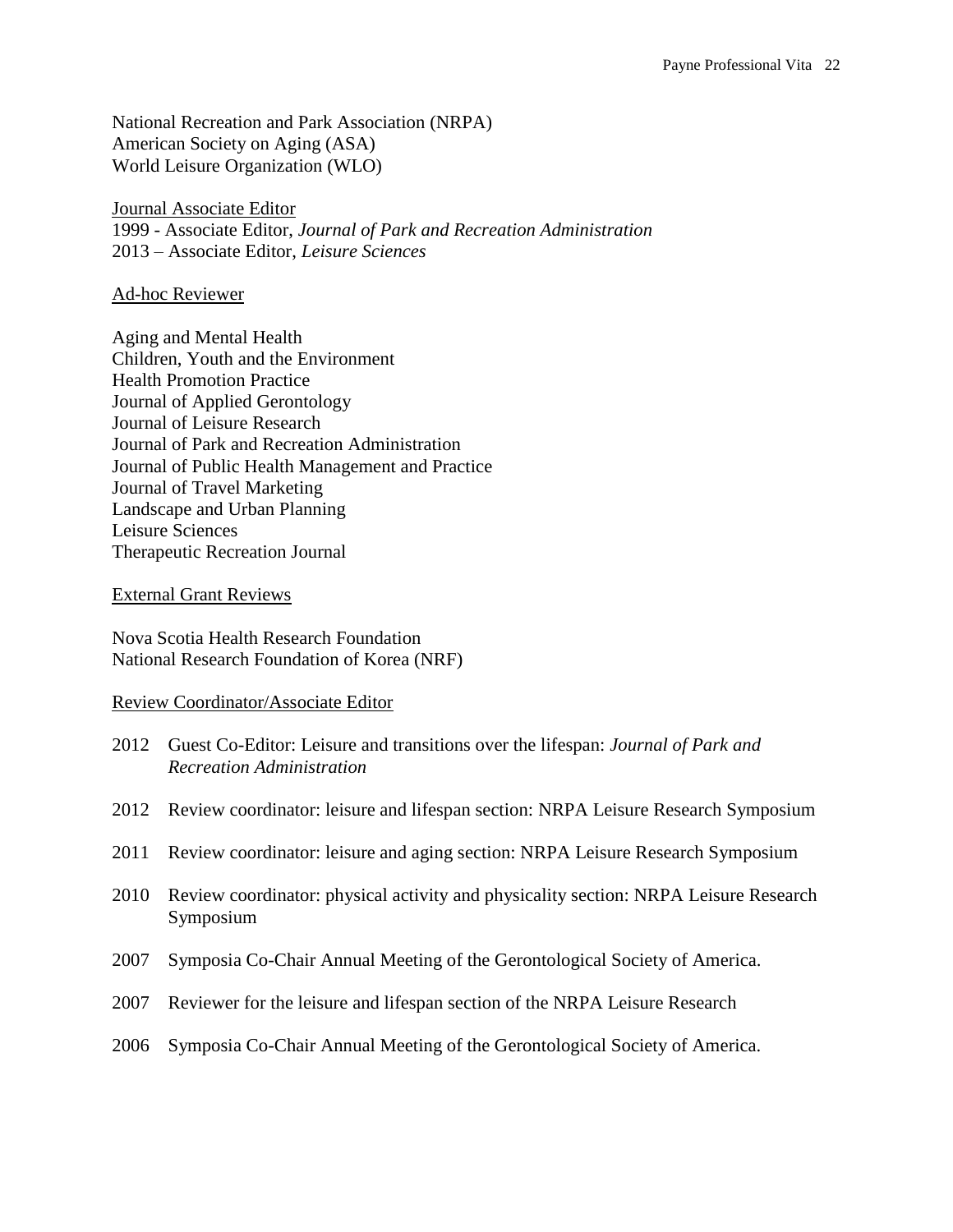- 1999 Served as an associated editor for four manuscripts submitted to the Journal of Park and Recreation Administration; reviewed two manuscripts for the Journal of Leisure Research
- 1998 Reviewer for the Leisure and Lifespan section of the NRPA Leisure Research Symposium.

# **University Service:**

| $2010$ – Present | Subcommittee for Student Discipline<br><b>Office of Student Conflict Resolution</b>            | University of Illinois                       |
|------------------|------------------------------------------------------------------------------------------------|----------------------------------------------|
| 2010-Present     | Academic Senate – Senator                                                                      | University of Illinois                       |
| $2010$ – Present | <b>Annual Faculty/Staff Seminar</b><br><b>Planning Committee</b>                               | University of Illinois                       |
| $2010$ - Present | Graduate Committee Member                                                                      | Department of Recreation,<br>Sport & Tourism |
| $2005$ – Present | Extension Information Technology &<br><b>Communication Services Advisory Council Extension</b> | University of Illinois                       |
| $2004 - 2008$    | National Leisure and Health Summit<br>Organizer & Steering Committee Member                    | National Recreation.<br>& Park Association   |
| $2002$ – Present | Extension – Community and Economic<br>Development Team                                         | University of Illinois<br>Extension          |

### **Professional Service**

| $2011$ – Present | <b>Board Member</b>                                                                                                        | WTS International                                    |
|------------------|----------------------------------------------------------------------------------------------------------------------------|------------------------------------------------------|
| $2010$ - Present | Physical Activity Work Group Co-Chair<br><b>Osteoarthritis Action Alliance</b>                                             | <b>Arthritis Foundation</b>                          |
| 2010             | <b>Expert Panelist</b><br>Policies & Environmental Strategies<br>to improve physical activity for people<br>with arthritis | Arthritis Foundation &<br><b>CDC</b>                 |
| $2013 -$         | Past Chair, Education Network                                                                                              | <b>National Recreation &amp; Park</b><br>Association |
| $2011 - 2013$    | <b>Chair, Education Network</b>                                                                                            | <b>National Recreation &amp; Park</b>                |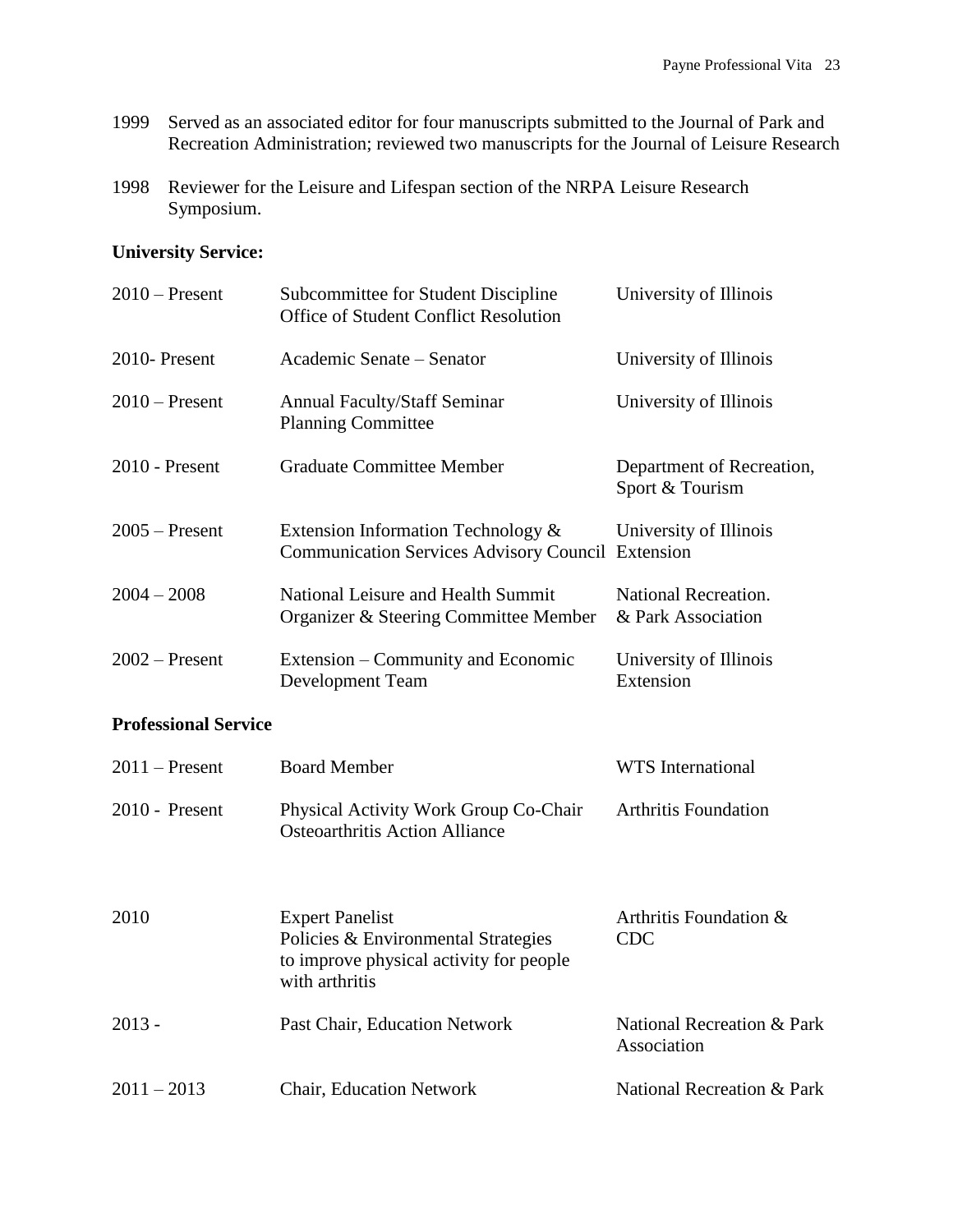## Association

| $2010$ – Present | <b>Board Member</b>                                                                         | <b>Consortium for Older Adult</b><br>Wellness            |
|------------------|---------------------------------------------------------------------------------------------|----------------------------------------------------------|
| $2010$ – Present | <b>IPRA College &amp; University Relations</b><br>Committee: Co-chair                       | Illinois Park & Recreation<br>Association                |
| $2002 - 2006$    | <b>Research Advisory Council</b>                                                            | Illinois Association of Park<br><b>Districts</b>         |
| 2002-2007        | <b>Select Commission of Recreation</b><br>for Individuals with Disabilities                 | Illinois Attorney General's<br>Office                    |
| 2001-2004        | Cardiovascular Health Task Force                                                            | Illinois Department of<br><b>Public Health</b>           |
| 2000-2002        | Guest Editor for a special issue of<br>the Journal of Park and Recreation<br>Administration | Academy of Parks and<br><b>Recreation Administrators</b> |

# **Public Service**

| 2013-                         | Director, Illinois Health Care Reform Initiative                                                                                         |  |
|-------------------------------|------------------------------------------------------------------------------------------------------------------------------------------|--|
| 2010-                         | <b>Mobile Mutts Rescue Transport</b>                                                                                                     |  |
| 2010-                         | I-Promise Mentor, University of Illinois I-Promise Program                                                                               |  |
| 2007-                         | Director, Take Charge of Your Health: Live Well Be Well                                                                                  |  |
| 2002-2006                     | Director, Illinois Senior Wellness Initiative                                                                                            |  |
| 2001-2006                     | Director, Illinois Rural Recreation Development Project                                                                                  |  |
|                               | 2002-Present Assisting with ongoing public park and recreation development                                                               |  |
|                               | 2002-Present Conducted six community recreation needs assessments/evaluations for<br>community park and recreation agencies in Illinois. |  |
| <b>Awards and Recognition</b> |                                                                                                                                          |  |
| 2012                          | Illinois State University College of Applied Science & Technology (CAST)<br>Academy of Achievement Award                                 |  |
| 2007                          | Emerging Graduate Professional Award: Penn State University                                                                              |  |